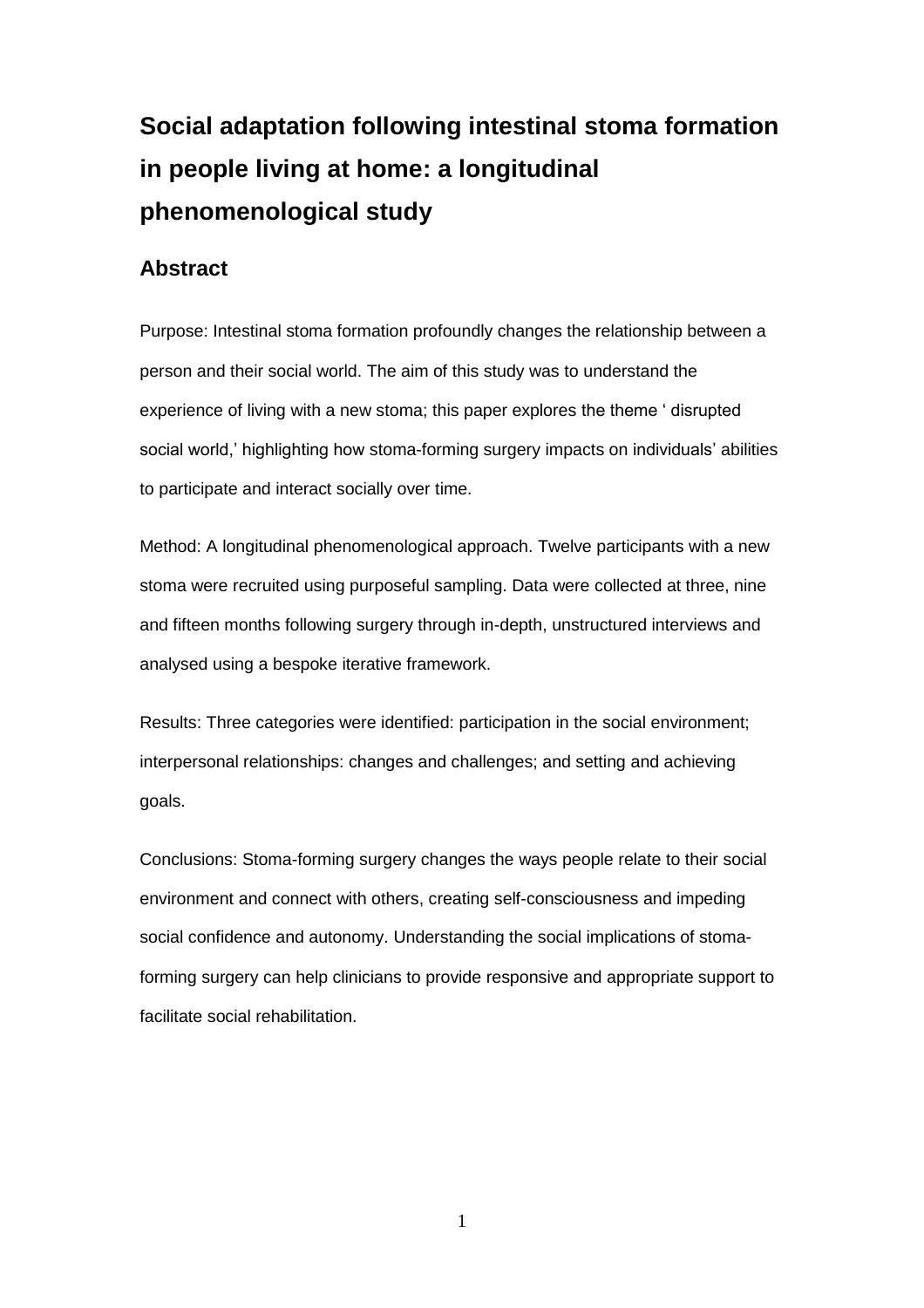## **Introduction**

The body provides the means through which an individual experiences and understands the world. When a body undergoes significant change, such as following stoma formation (an opening into a hollow organ in the body), it is likely to change powerfully the relationship between the individual and the world in which they live. This is a significant issue as over 100,000 people live with an excretory stoma in the UK, with approximately 21,000 stoma-forming procedures undertaken each year [1]. Stoma-forming colorectal surgery is undertaken to manage a range of clinical conditions, with colorectal cancer, diverticular disease, ulcerative colitis and Crohn's Disease the most common [2]. In the intestine, an ileostomy is a stoma into the distal small bowel (ileum) and a colostomy is a stoma into the large bowel (colon) [2].

People who have had stoma-forming surgery face changes in bodily appearance, function and sensation, which can impact on all areas of their lives [3, 4]. This change in the relationship between a person and their world has far reaching implications as environment and interpersonal relationships are the basis of how an individual relates to the world around them, together constituting their 'social world' [5]. Kelly [6] and Annells [7] found that individuals can experience a tension in trying to return to social 'normality,' feeling a sense of obligation or a desire to present an everyday face to the world, which may not reflect their inner thoughts. Issues relating to disclosure about their stoma can be central to a person's approach to regaining this social normality. Some people with a stoma will voluntarily tell family, friends and/or colleagues about their stoma [8, 9] but negotiating the balance between revelation and concealment of their stoma is made more complex by the possibility that its presence may be inadvertently revealed through appliance failure and leakage and is therefore not entirely within their control [10]. As a consequence,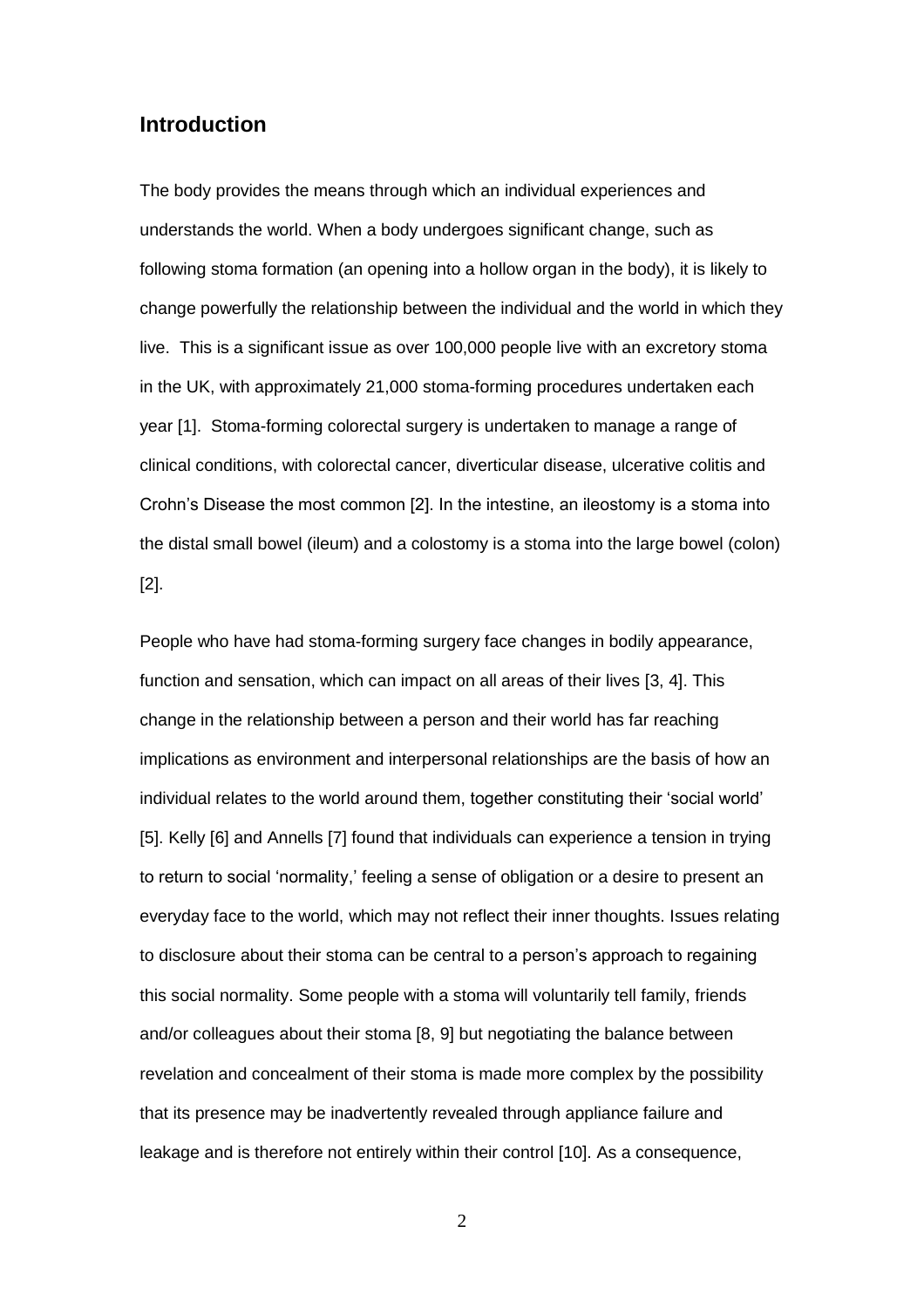some individuals with a stoma may feel compelled to withdraw from their social world because of fear that the stoma could be visible through clothing or reveal itself in another way, thus avoiding the potential humiliation of such an occurrence [6, 11].

Feelings associated with disclosure about their stoma relate to individuals' perceptions of the reactions and opinions of other people as "the anticipated negative reaction of others can become an almost obsessive concern" [6, p.407]. Many hold an underlying belief that they are sexually unattractive, not just in terms of outward bodily appearance, but also in how stoma formation disturbs confidence in the sexual self [6, 10, 12]. Relationships with other people with a stoma can provide a sense of shared experience that individuals are unable to find elsewhere [13] and relieve feelings that they are the only person with a stoma [9]. Supportive family relationships and friendships are also important to the process of adjustment for individuals with a stoma, giving opportunity to share problems and concerns and receive practical support [8, 9, 13].

Although several phenomenological studies have been conducted to explore elements of the experience of living with a stoma, and include findings relating to bodily change and social adaptation [7, 9, 14, 15, 16], this study aimed to provide new insight by elucidating and exploring the experience of adapting to life with a stoma over time. This exploration captured two distinct lenses within individuals' experiences of living with a new stoma: looking inward to capture changes to the embodied self and looking outward to highlight participants' altered embodiment within their social worlds. While findings relating to changes to the embodied self are reported elsewhere [4], this paper explores the outward focus on a disrupted social world, highlighting how stoma-forming surgery impacts on individuals' abilities to participate and interact socially and how these experiences can change over time. These findings contribute to a larger study, which included healthcare professionals' experiences of caring for individuals with a new stoma [17].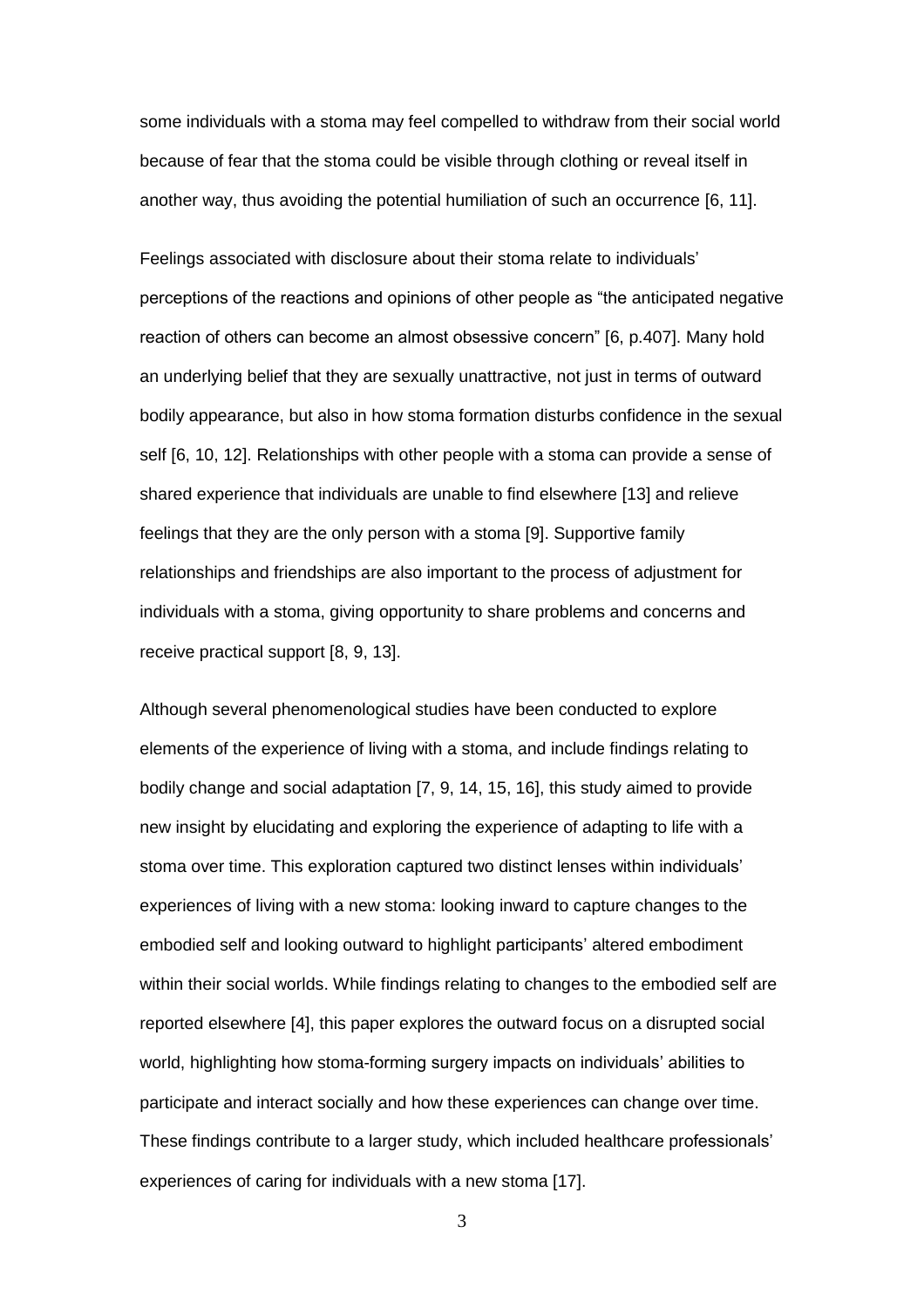## **Design & Methods**

An open, exploratory research focus was considered more likely to capture wider aspects of the experience and enable connections to be made highlighting to what extent living with a stoma can impact on all areas of an individual's life. Hence, this study used existential phenomenology to capture a more universal understanding of participants' embodied experiences of adapting to life with a new stoma [5] and ultimately identify the essential structures of the experience of living with a stoma [18, 19].

A maximum variation, purposive sampling strategy facilitated the recruitment of twelve individuals with a variety of diagnoses, illness histories and modes of presentation [17, 20] who underwent stoma-forming surgery at a large district general NHS teaching hospital in the UK. Interview time-points of three, nine and fifteen months following stoma formation enabled exploration of adjustment to a new stoma over time [17]. Selection criteria were designed to provide a study population that would reflect variety within the stories of people with a new stoma and to capture the social, in-depth experiences of living with a stoma. People were eligible to be included who: had a diagnosis of Dukes A-C1 staged colorectal cancer, diverticular disease, ulcerative colitis or Crohn's disease requiring intestinal stoma forming surgery; expected to have a stoma for more than nine months; were aged over 18 years at the time of their surgery; had comprehensive use of the English language and were capable of sharing and communicating personal experiences; had their stoma-forming surgery less than two months prior to being approached. Exclusion criteria were a diagnosis of advanced cancer (Dukes C2/D) and a history of stoma formation.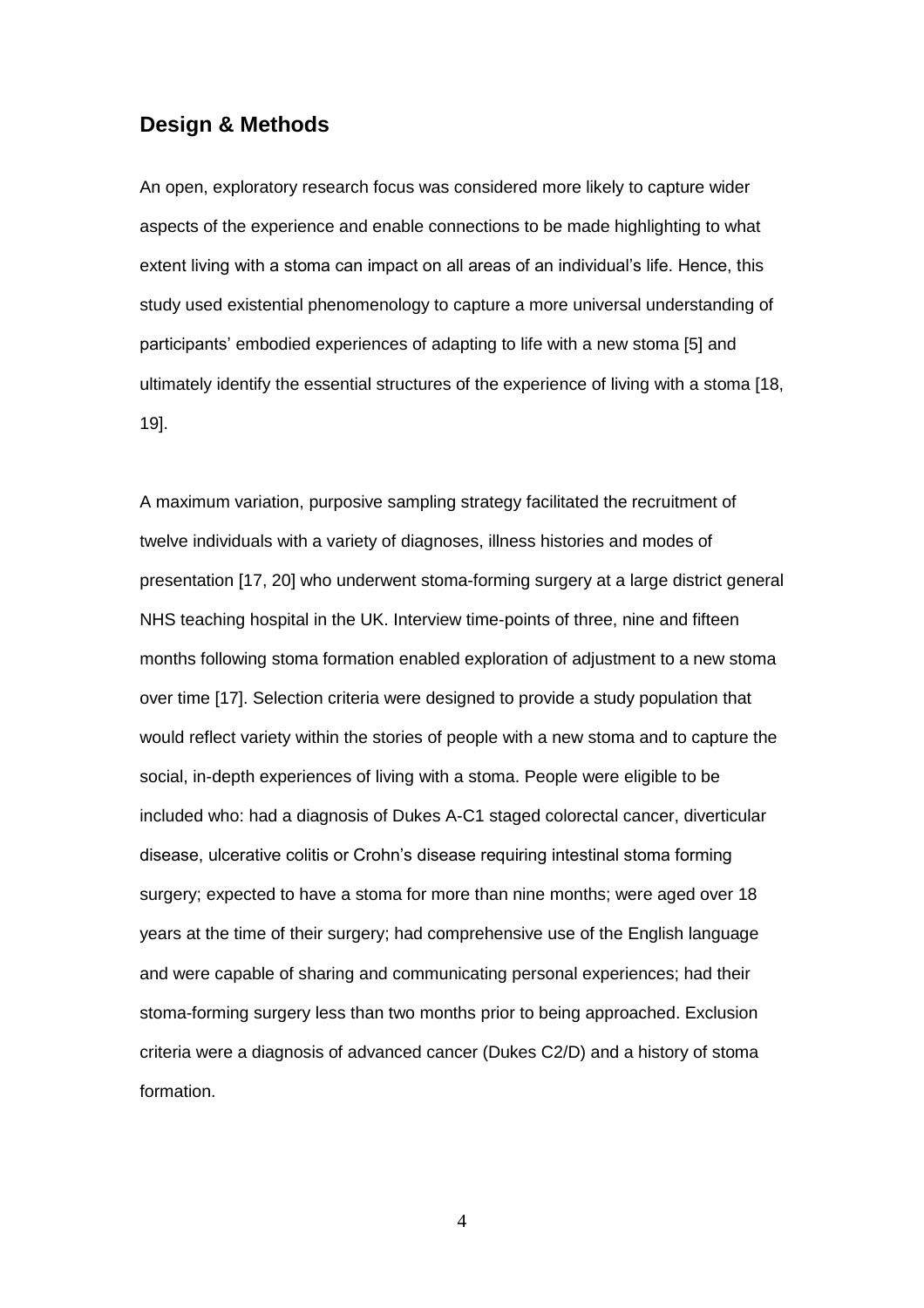#### Insert Table 1 here

#### Table 1: Characteristics of recruited participants

Informed consent was obtained prior to each interview. A one-to-one, open-ended, conversational interview approach was used [20], with a single question, "please can you tell me about your experience of living with a stoma?" Exploratory open questioning using just information provided by participants enabled them to direct the interview [21]. Reflections, pre-suppositions, and observations pertinent to the research process and emerging interpretations of the data were recorded in a research diary and discussed with the research team during data analysis. All participants chose to be interviewed in their own home, although alternative locations were offered. The study was conducted between October 2007 and August 2011. Interviews were of 40 to 90 minutes duration, digitally audio-recorded and transcribed verbatim using pseudonyms to protect confidentiality.

A six-stage iterative framework was adapted from the methods of Colaizzi [22], van Manen [18] and Smith and Osborn [23] and encompassed the following stages: capturing a sense of each individual's whole experience (stage one), scrutinising the data in-depth to identify the distinct characteristics of each experience (stage two), engaging with a process of abstraction through which codes (stage three), categories (stage four) and essential themes (stage five) emerged. Particular attention to divergence in participants' experiences helped to refine this process. Data analysis was undertaken by GT, with a random sample of transcripts co-analysed by MM. The sample size and longitudinal data collection approach provided the breadth and depth needed to identify the essence of the experience of living with a new stoma. Essential themes were shared with participants to facilitate transparency and to give them an opportunity to provide feedback on interpretations made (stage six). Participant feedback confirmed the essential themes identified.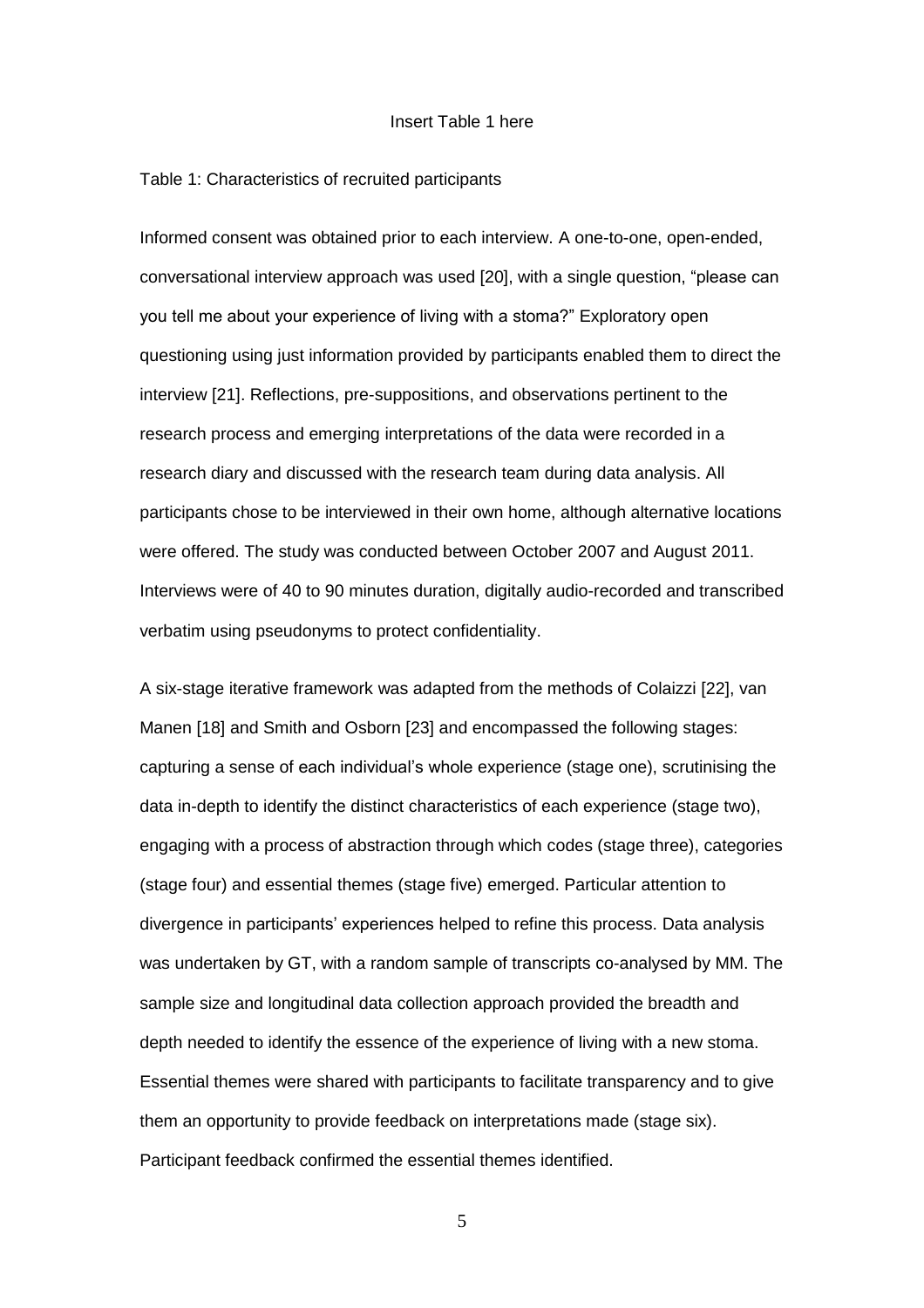## **Ethical approval**

This study was approved by the Research Governance Committee of the research site (2007GSUR04S) and Local Research Ethics Committee (07/H0310/94).

# **Findings**

The essential structure elucidating a disrupted social world after stoma formation comprises three broad categories: participation in the social environment; interpersonal relationships: changes and challenges; and setting and achieving goals (figure 1). Quotations used to illustrate variations in experiences are identified by the participant pseudonym (e.g. Andrew) and the time point of the interview from which it is derived in terms of months following stoma formation (e.g. 3m, 9m or 15m).

Insert Figure 1 here

**Figure 1:** Disrupted social world: overview of categorisation

## **Variations in the experience**

Variation within the experience of a disrupted social world was captured in how individual participants' embodiment within their social worlds altered as a result of the bodily changes instigated by their stoma-forming surgery. Stoma formation was seen to impact on the way in which participants engaged with and experienced their social environment, both in the familiarity and safety of home and in wider social settings. Interpersonal relationships were identified as crucial to social adaptation, with variations in experiences of others directly determining levels of self-acceptance and social participation. Setting and achieving goals represented an important way in which participants measured their own social adaptation.

## **Participation in social the environment**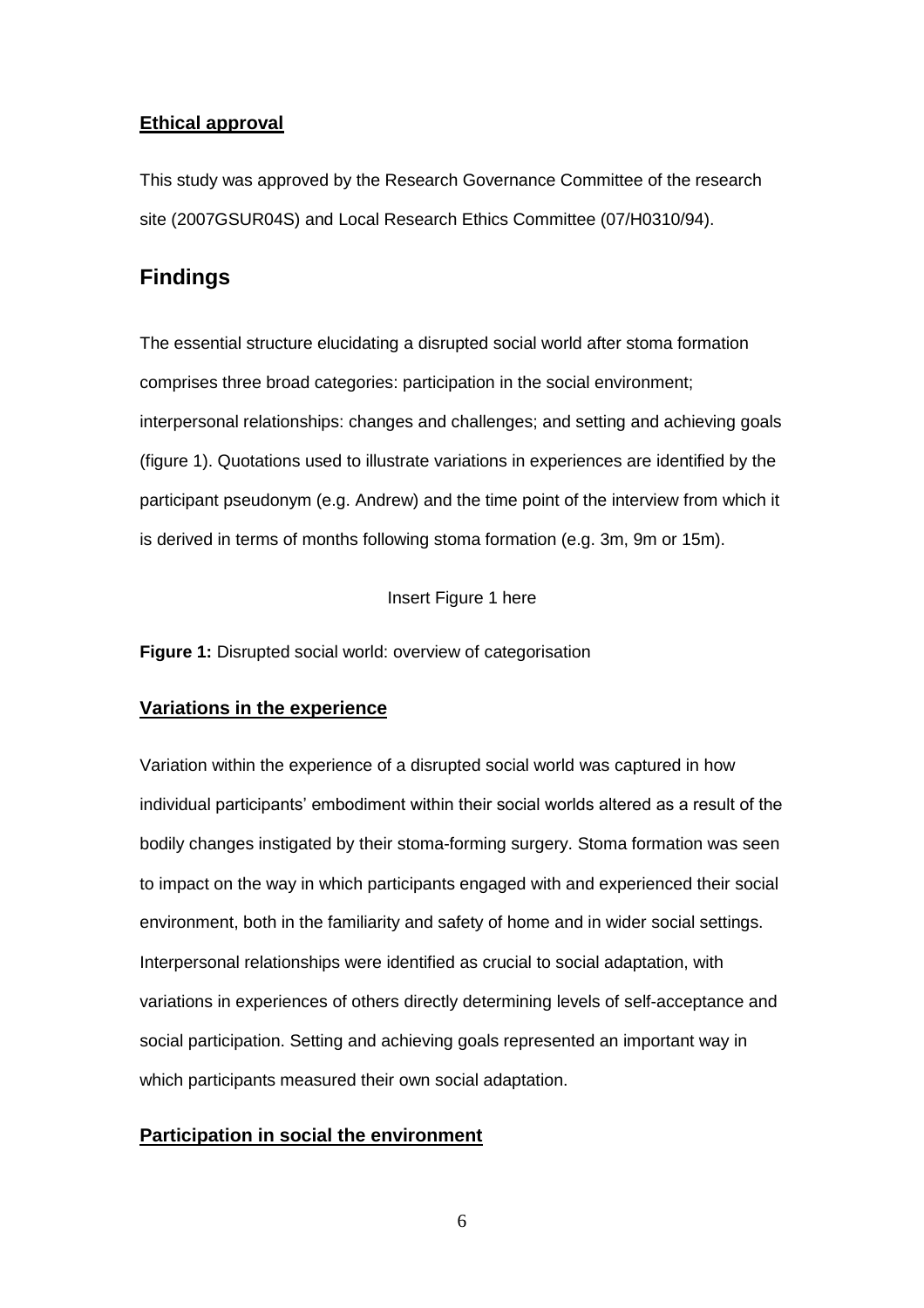Separation from their social environments occurred for participants either due to the pre-operative symptoms of their underlying condition such as pain, diarrhoea and/or intense fatigue, or by the sudden immobilisation and confinement caused by their surgical admission. Few viewed positively the experience of being in hospital, whether their surgery was elective or unplanned. Many spoke of their lack of familiarity with the hospital environment:

"it's like being in a space ship; I spent a lot of time awake at night because I was uncomfortable but the whole place vibrates slightly because there is so much electronic equipment there" (Greta, 3m),

or of feeling confined by it. Going home represented security, familiarity and a reconnection with important relationships: "home meant safety to me, being looked after better, someone there if I called" (Ellen, 3m). Ken demonstrated that separation from the social world can be transferred into the home setting, with home seen as a safe haven, and independent stoma self-care only achievable in this familiar environment:

"I didn't go anywhere for the first two or three weeks; I didn't want to be away from here (home) just in case; …if I'm here, if anything goes wrong [with my stoma] I can try and do something" (Ken, 3m).

Physical debilitation was accepted as part of the recovery process at three months after surgery, with physical exhaustion, sleep disturbance and pain preventing many from undertaking routine activities of living. Laura, who had been fit and well before surgery, highlighted the stark contrast between her pre- and post-operative physical function: "you're hobbling out of hospital and you think, 'I went skipping in there!'" (Laura, 3m). In contrast, participants who had endured debilitating pre-operative symptoms quickly felt an improvement in physical function that accelerated their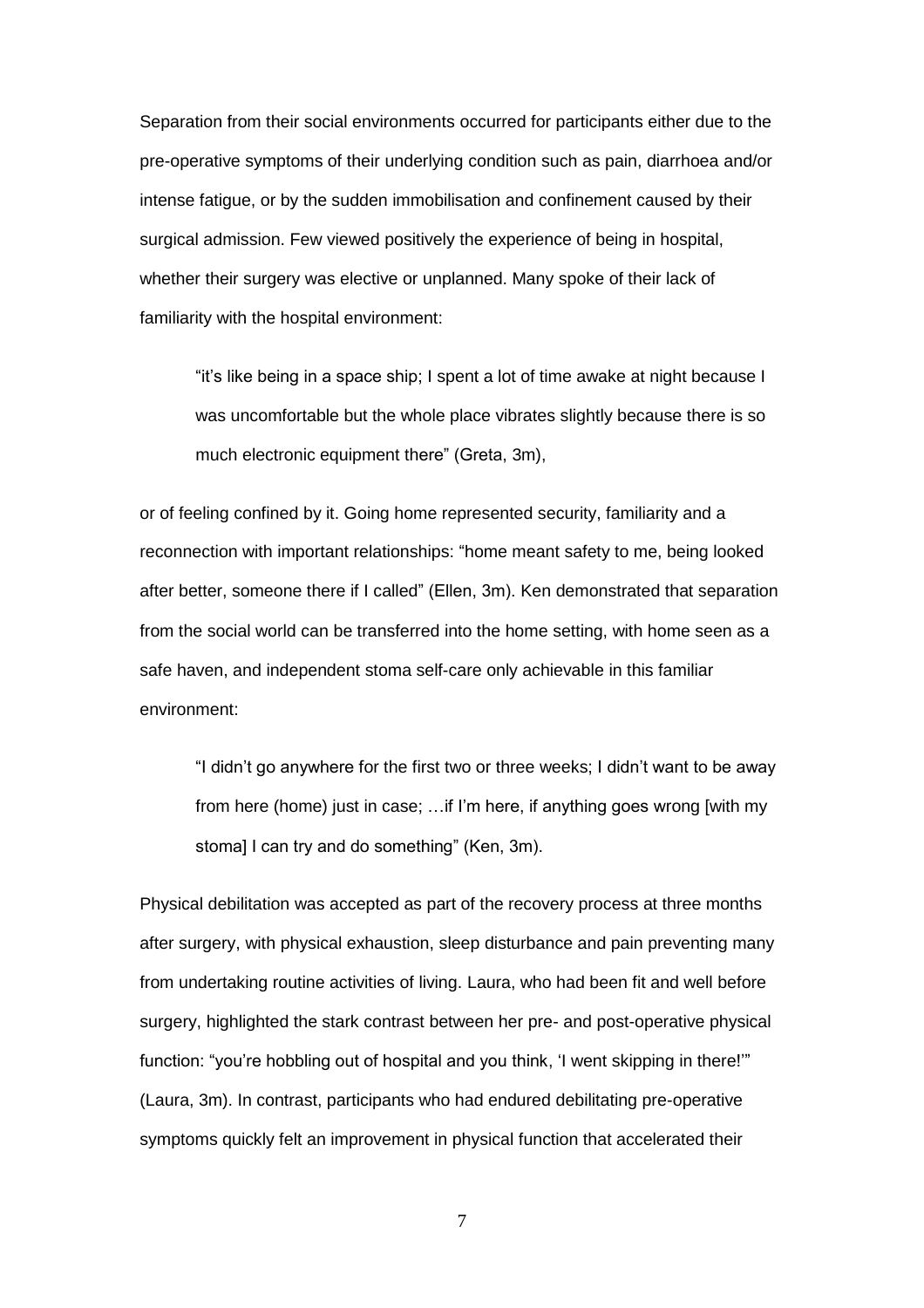general recovery and enabled them to cope better with the full impact of their surgery:

"you cannot put your mind on to anything because of what you've got and the fact that you're trapped, and you felt like a caged animal in a way … and having that operation, within two weeks of that, totally different I felt" (Craig, 3m).

Persistence of post-operative exhaustion at nine and fifteen months created feelings of distress and frustration as expectations did not match reality:

"the worst thing to cope with was the frustration and not being able to do all the things I ought to be able to do, which leads to irritability, which leads to depression, which leads to fatigue and it's a pretty nasty vicious circle" (Flora, 9m).

Participants' level of post-operative bodily debilitation influenced the speed with which they felt physically able to participate socially. In addition, bodily confidence was crucial in establishing social self-confidence. The possibility of needing to attend to their stoma made participants apprehensive about going out at all in the initial post-operative period; several participants cancelled or delayed holidays over the first year following their surgery to avoid the need to care for their stoma away from home. As time went on, increased familiarity and routine encouraged participants to venture further from home and re-establish social participation, although lack of confidence about stoma self-care at nine or fifteen months still tended to draw attention to this:

"I've lost my confidence, I'm still wary of going out because it (the stoma) doesn't behave itself" (Hazel,15m), illustrating the individual nature of adjustment.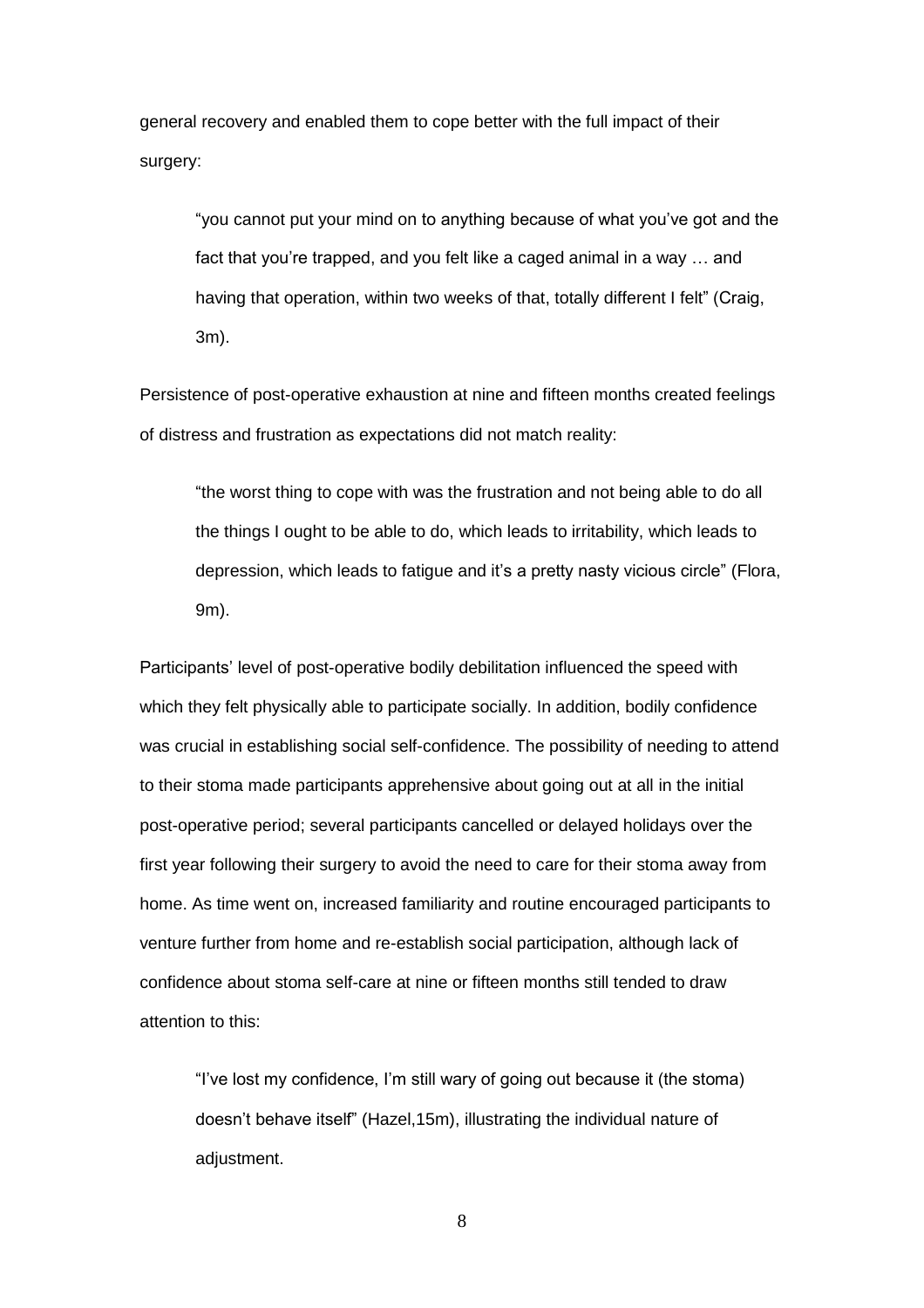Being prepared to attend to stoma self-care when away from home facilitated a sense of control over potential and actual situations in which it could be required. This feeling of control increased participants' confidence in tackling new and potentially challenging social situations:

"I have my little kit (equipment to undertake an appliance change) with me wherever I go, so if anything does happen, if it actually fills up, I can soon nip into the toilet and change it; if the worst came to the worst I could actually do it in the back of the car" (Ellen, 3m).

However, the heightened awareness (of potential stoma function, proximity of toilet facilities, stoma care equipment) required to exercise this control represented a fundamental change to their prior 'normal' relationship with their social world:

"I always make sure I've got spare bags in my bag and think perhaps I just heed to go to the toilet and just check; so I think ahead more and plan more; that's probably the only way I would say things aren't normal" (Laura,15m).

Dietary manipulation was also important in planning social activities. Foods that could make the stoma output less settled and predictable, such as high fibre foods, would not be eaten prior to planned social activity and two participants avoided eating altogether prior to a long journey to minimise the risk of their stoma working:

"I thought 'well if we start off early I'm not going to eat anything' because I just couldn't face having to do anything in the toilet in the train or anything ... so I just didn't eat anything until we got on the last train" (Hazel, 9m).

Anxiety about others being able to see, hear or smell their stoma made some participants question the level of social reintegration they were willing to attempt and their ability to exercise pre-operative levels of social autonomy or meet perceived social expectations. In addition, awareness that the changed shape of their abdomen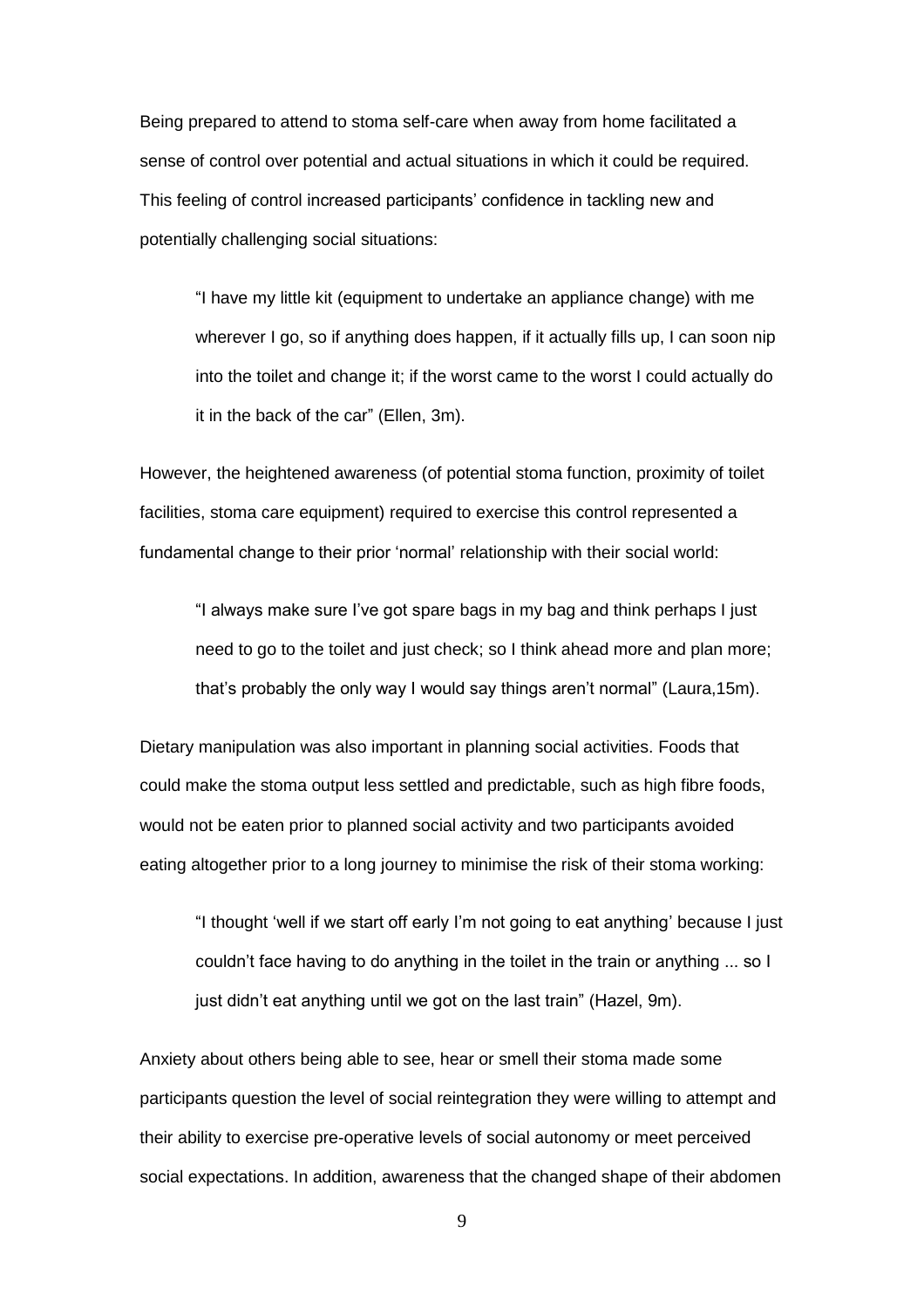could be visible to others heightened feelings of social self-consciousness: "because you know there's something different you think everybody else has picked up on it" (Laura, 3m), although increased familiarity and acceptance of themselves with a stoma over time diminished feelings of self-consciousness about bodily appearance.

#### **Interpersonal relationships: changes and challenges**

Other people influenced the ability and motivation of participants to reconnect with their social world through a variety of social relationships.

Participants' acceptance of themselves with a stoma and their confidence to rejoin their social world were strongly influenced by an intimate partner's understanding of changed physical and emotional capacity and their preparedness to adjust themselves to accommodate this change and support their partner. For David, his wife's acceptance of him with a stoma was central to his own acceptance of his changed body:

"I just couldn't face having anything to do with it 'til I knew the wife was all right with it and she was fine with it … I think if she'd have rejected it or couldn't look at it or whatever then I don't know what I would have done" (David, 3m).

Some participants perceived a lack of understanding and adjustment in their spouses' expectations of them. Bob, when discussing an incident in which his appliance leaked in the night, described how his wife,

"got quite annoyed because I had jumped out of bed and it had shot all over the carpet … I try to explain it's not my fault; I don't deliberately say to the bag let's empty on the bedroom floor; it's embarrassing for me" (Bob, 3m).

Ellen's husband was unable to accept her stoma and as a result prompted in her strong feelings of being personally rejected by him: "I do feel so pushed away; it's as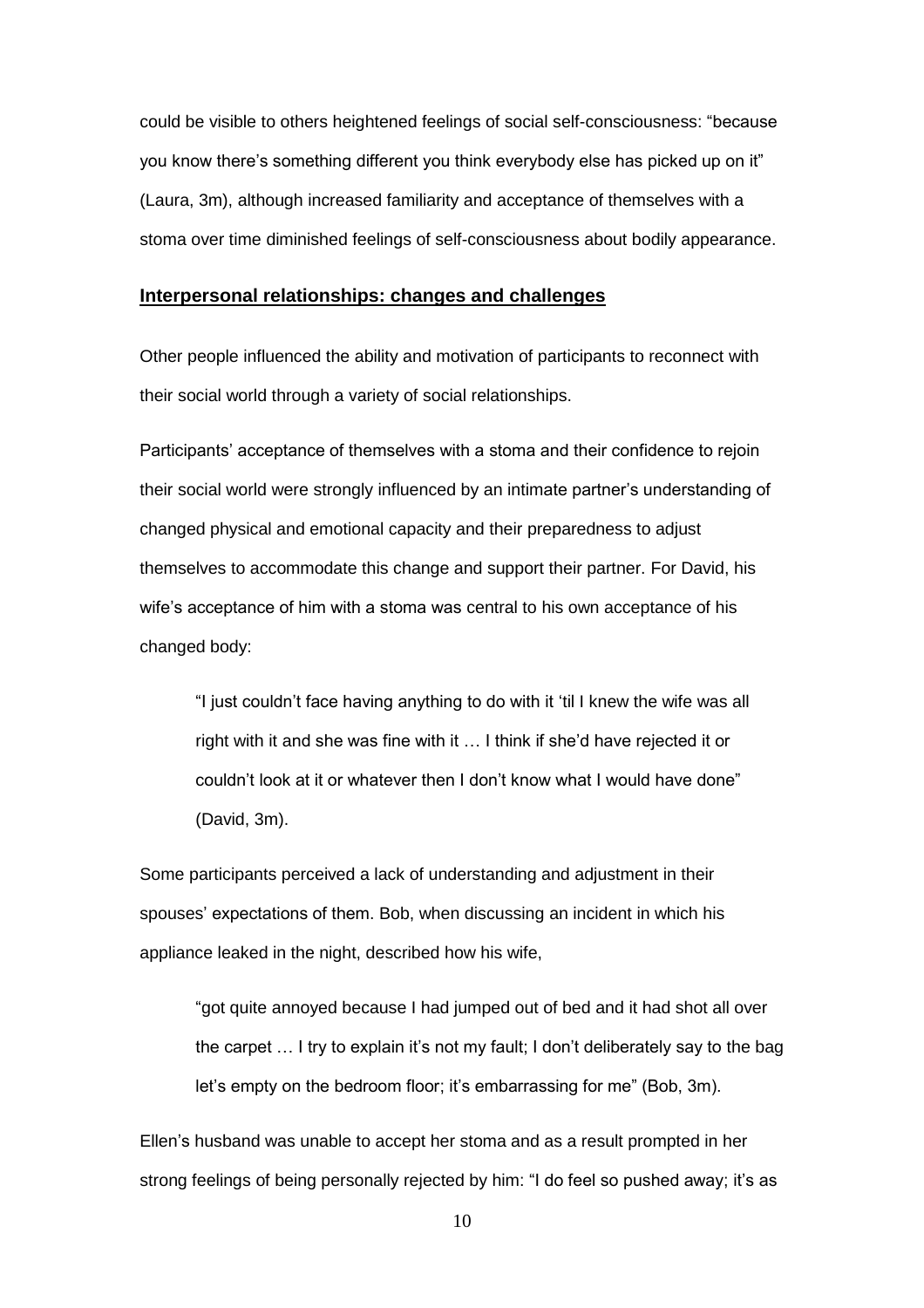though I've got something contagious" (Ellen, 3m). General tensions within spousal relationships at three months mostly diminished over time, except for Ellen and Flora who continued to describe relationship problems at nine and fifteen months.

Experiences of intimate partners' acceptance and understanding in general terms were mirrored in participants' confidence to resume sexual relationships. Those who perceived their partners acceptance of their need for stoma-forming surgery and their changed body with a stoma found that surgery had a minimal impact on their intimate relationship in the long term: "there's been no change to our relationship; in fact that's made us very strong, very close, and there's still a little sex there" (Jack, 3m). Conversely, Ellen and her husband slept in separate bedrooms after her surgery, despite having enjoyed a close intimate relationship pre-operatively:

"that's just like two friends living in a house and getting on at the moment; there's no affection, no nothing and the more he couldn't cope with it [stoma], the more I've put up this barrier that I don't want anything there as well" (Ellen, 9m).

Heightened self-consciousness and a lack of bodily confidence, compounded by a lack of support and acceptance in intimate partners, made some participants feel apprehensive or even distressed at the thought of future intimacy. Two participants who had not been in a relationship at the time of surgery divulged that they lacked the confidence to expose themselves physically and emotionally in an intimate relationship: "I don't think I could [start a relationship with someone] because of the way I am … I don't think it would ever be possible" (Hazel, 15m).

Experiences of receiving care and support from family members appeared to deepen participants' relationships with them while others found their family's struggle to accept their situation to be a source of anguish and disappointment. Practical support by families encompassed not only general household chores and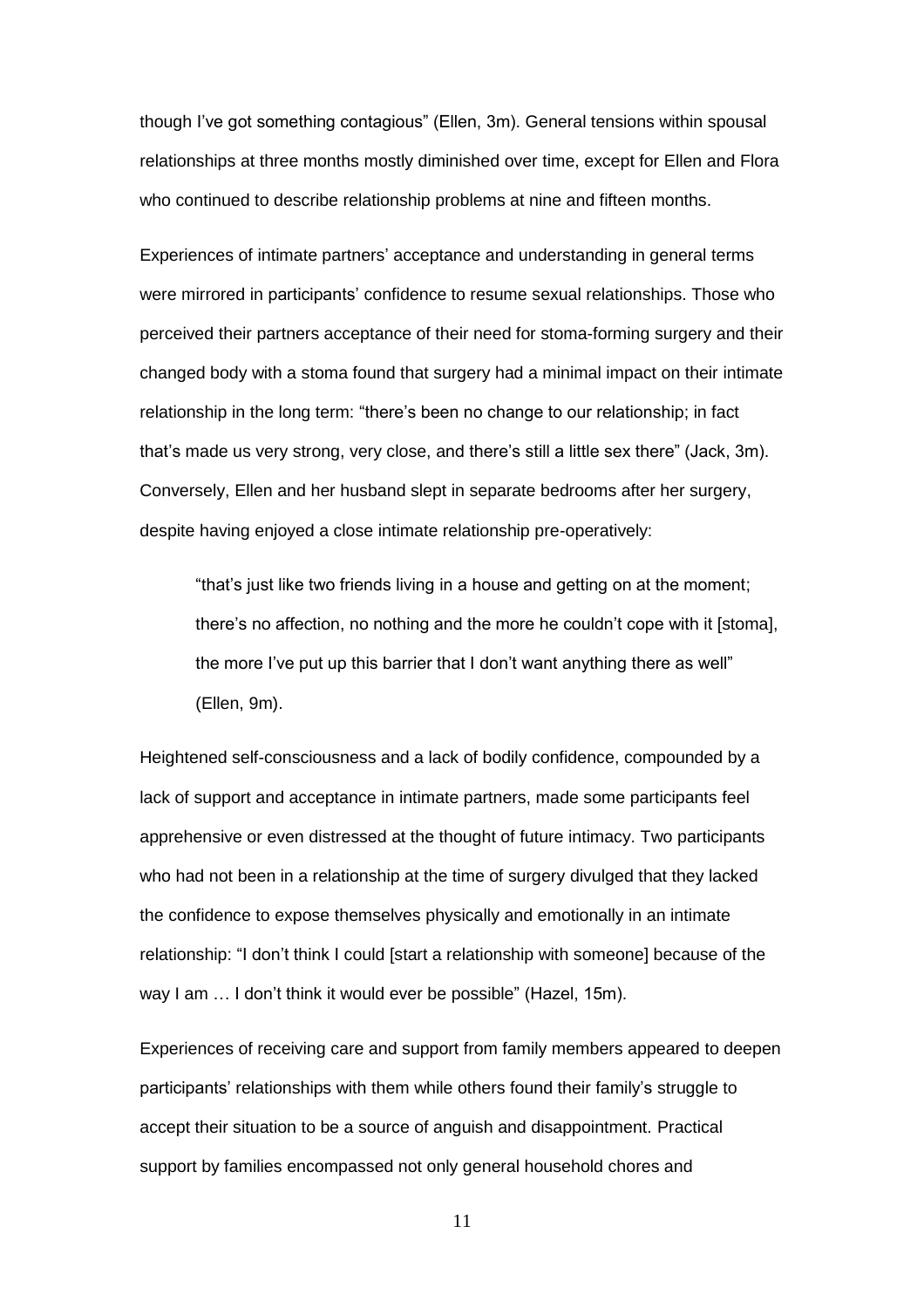transportation, but also stoma management and care: "they are now trying out some new bags and she (daughter) came around the other day and said 'come on let's have a look at them'; she really is helpful" (Ellen, 3m). Although most described positively the involvement of their family in their recovery, others highlighted experiences of family relationships that hampered their developing self-confidence. Flora's son told her to "pull yourself together" (Flora, 9m), which she found profoundly upsetting; Hazel reflected on how her daughter had undermined her confidence: "my daughter said, 'don't tell people, it's not nice'" (Hazel, 9m).

Friends were especially important for those who experienced tension within their other close relationships or who did not have an intimate partner. Friends provided practical and emotional support and gave participants the self-belief and confidence to begin participating in their social worlds again. Maria's friends questioned whether she needed to have stoma reversal surgery: "a couple of them (friends) I've told I can go back into hospital and have it all reversed and they are like 'do you really want to put yourself through all that? You're all right as you are'" (Maria, 3m). Andrew and Hazel described how their friends' positive appraisal of the way they had dealt with their surgery and stoma made them feel more confident. Some who felt unable to 'face the world' initially reached a compromise by inviting friends to their home, where they felt safe and able to attend to their stoma if necessary. Here, friends could be tested to see if they behaved differently or reacted in any way to the presence of the stoma:

"when I first went out I had a shirt on and I said 'now can you notice anything, can you notice anything?' and [my mates] said, 'no we can't notice anything', 'are you sure you can't notice that bag?', 'no we can't notice that bag there'" (David, 3m).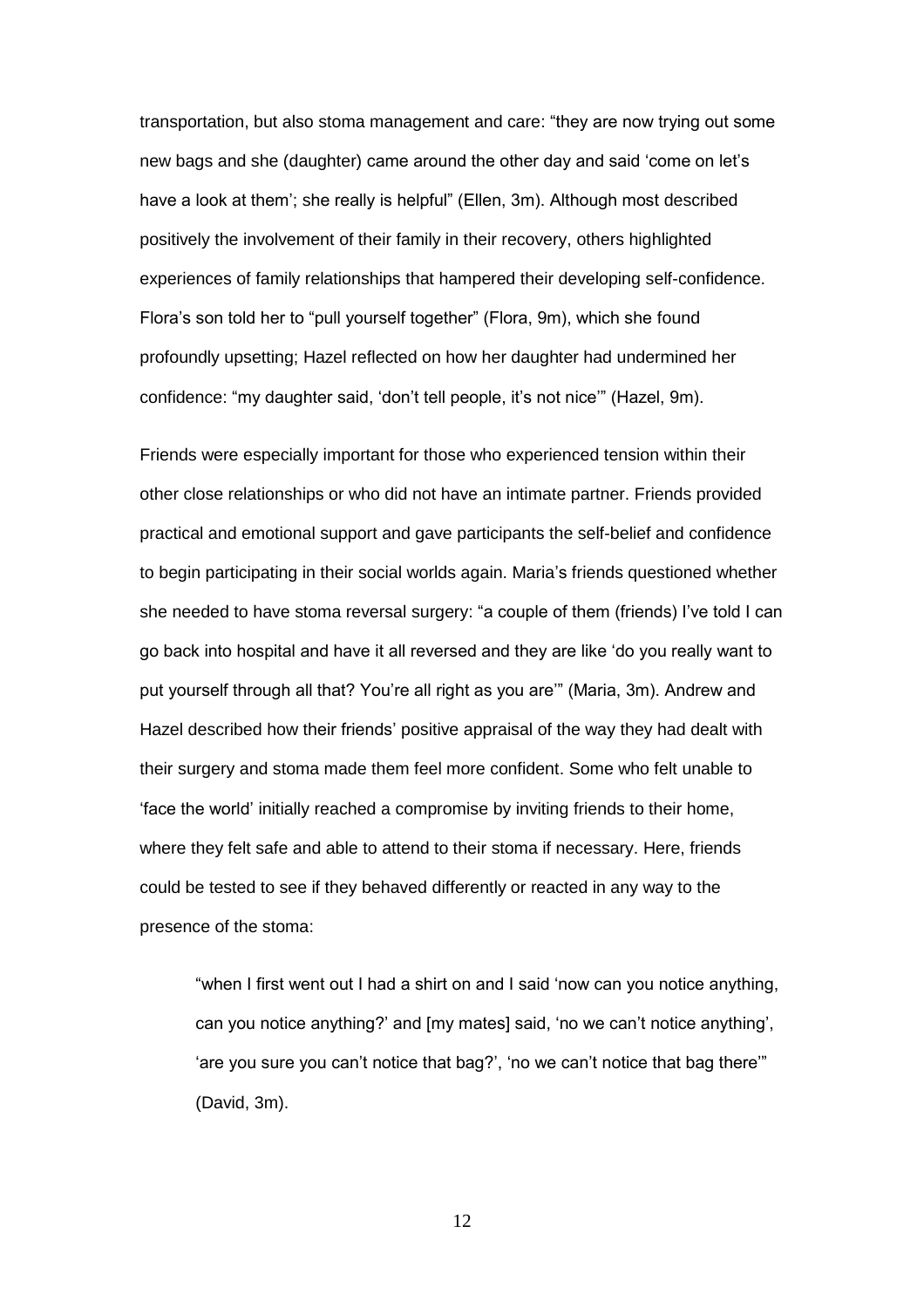Such reassurance fostered the confidence to tackle greater challenges involving renewed social participation, although most participants felt uncomfortable about freely disclosing to those outside their 'inner circle' of partner, family and close friends that they had undergone stoma-forming surgery: "I've told some friends [about the stoma], but I suppose I've been a bit selective; I'm probably not going to tell every person I meet" (Laura, 3m).

Many activities were either avoided altogether or anticipated anxiously due to the possibility that the stoma could inadvertently reveal itself to others:

"I haven't been able to get myself to church for a nine o'clock communion because what would happen you're in church at the most sanctified moment and I have to gallop off to the back end of the church and go in the loo?" (Flora, 9m).

All found their lack of control over wind to be deeply embarrassing, especially in social situations with people who did not know they had a stoma:

"Sometimes you get these noises from your stomach, which are quite loud and if you're in a pub or a restaurant I would have thought it could be a bit embarrassing" (Andrew, 3m).

Participants described how they coped with this involuntary revelation of the stoma by simply ignoring it or making a joke about it in order to diffuse feelings of selfconsciousness: "I'd say 'oh that's all right, it's making a noise, don't worry about it'" (Ken, 9m). Initial concerns were expressed by some that their stoma might smell, but these were generally not repeated in later interviews. Instances of appliance leakage in public were described as highly distressing and embarrassing for participants at all interview time-points, decreasing their confidence to face future social outings and representing to them a backwards step in their adjustment.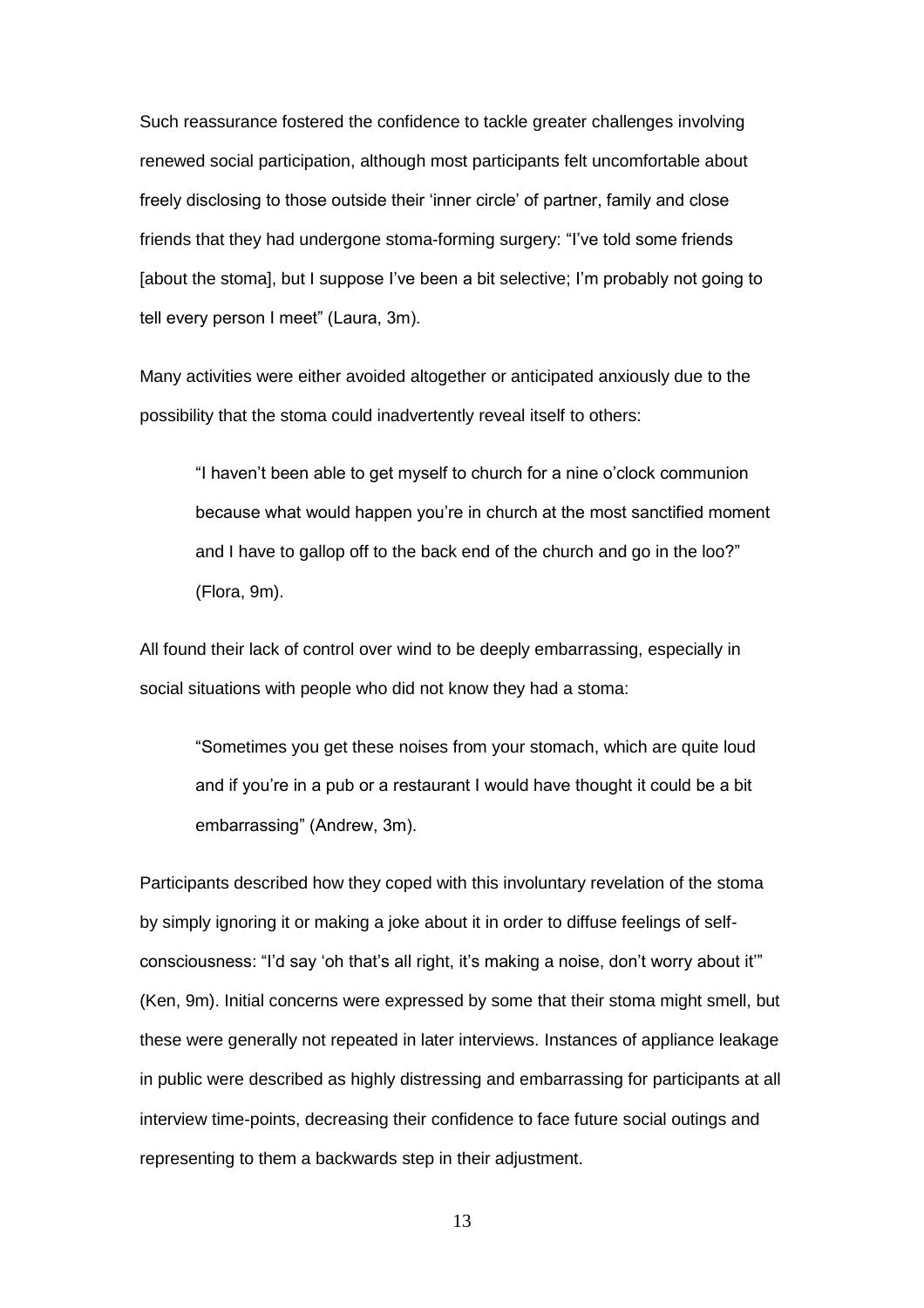#### **Setting and achieving goals**

Early recovery goals tended to relate to bodily function and basic activities of living, with uncertainty about what constituted realistic social goals. By nine months, there was increased understanding of achievable social goals and greater confidence and energy to achieve them. Resonating with a drive to return to physical normality, social goals centred on a quest to regain social normality, both in terms of physical capability and developing the confidence to resume social activity and participation.

Information from varied sources enabled participants to identify and set achievable social goals for their recovery. Conversing with another person with a stoma was considered especially helpful:

"I spoke to this lady who'd had the operation at the same age as me two years ago; she's living life to the full in every way now and it made me believe that there's light at the end of the tunnel and that helped" (Laura, 3m)

Flora and Greta subscribed to a magazine for individuals with a stoma, and felt reassured by stories and letters from people who had achieved a good quality of life following stoma formation. Jack and Maria had prior experience of caring for others with a stoma, which gave them confidence in managing stoma self-care and an expectation of settled stoma function that would enable them to exercise greater social autonomy in time. Many discussed gaining information and advice from the stoma care specialist nurses, helping them to understand how long they could expect their physical recovery to take, their stoma function to settle, and the potential issues they could face in reconnecting with their social world.

All participants attempted to control the manner and the speed with which they resumed social participation by dividing their social goals into achievable smaller steps. This approach reduced anxiety and increased confidence for participants in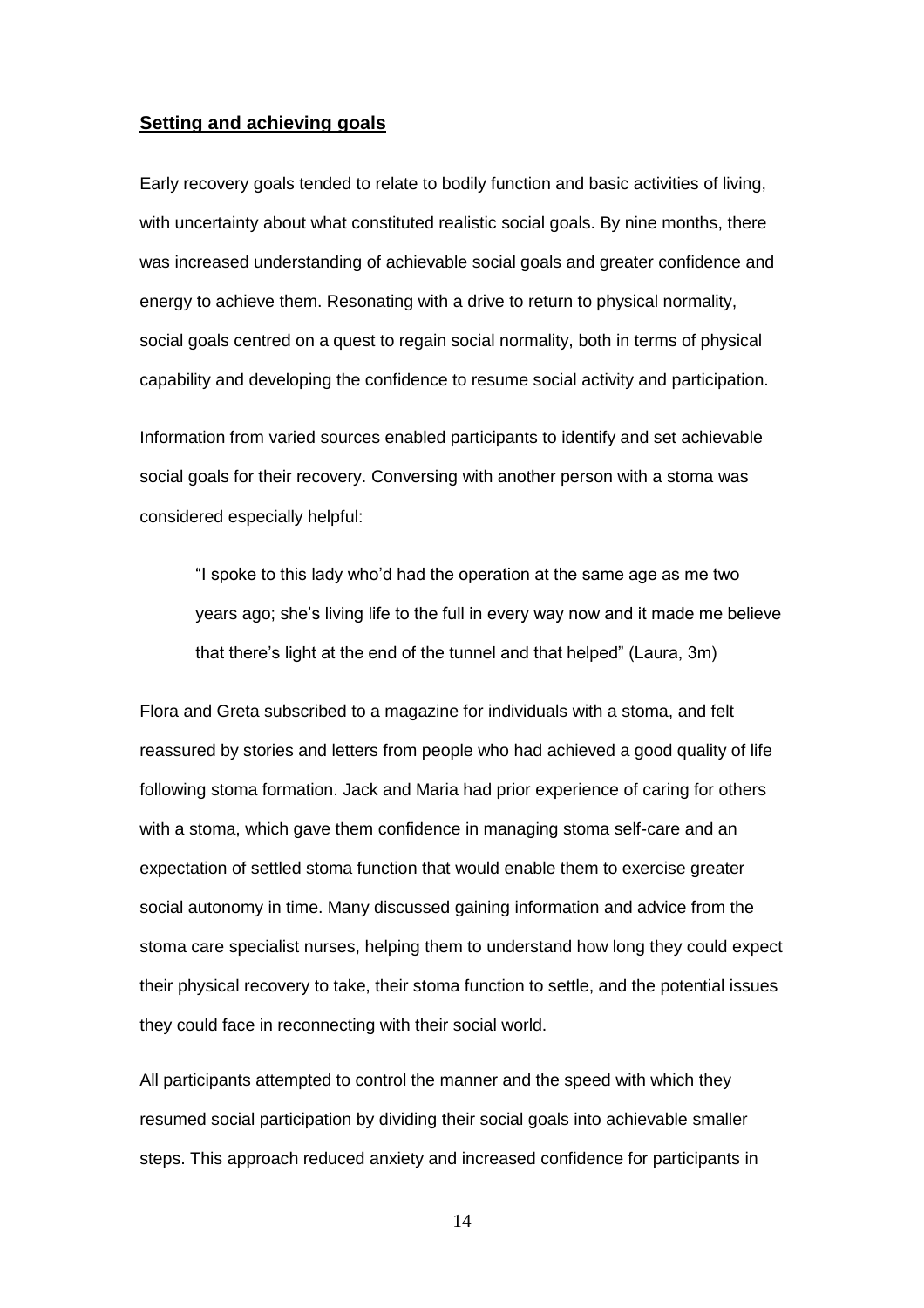resuming their pre-operative relationships with their social worlds. For example, travelling away from home was separated into smaller steps of staying away for a night somewhere close to home, then venturing further afield for two or more nights, anticipating that this would increase confidence to take a longer holiday in the UK or abroad: "we are thinking about having a weekend away in the beginning of December just to see how it goes" (Andrew, 3m). At fifteen months, Andrew reflected on the success of this strategy in enhancing his confidence to travel away from home, as he had just returned from a two week holiday abroad. At nine months, Flora described this as an important strategy to regain basic physical function,

"I'm hoping that [if I] do a little bit more each week, just walk a little bit further or go the longer way round, I'm hoping that I'll gain some strength from that" (Flora, 9m)

Laura agreed with her employer that she could use this approach when returning to work, which she found helpful in enabling her to contribute without taking on more than she felt able to manage at the time. This 'graded' approach allowed the body to be tested and to adapt gradually and provided a sense of control over social reintegration as participants were able to plan for potentially challenging social situations and minimise the risk of attempting social activities for which they did not feel mentally or physically ready.

As physical function and social confidence developed, participants talked about feeling closer to achieving their goal of 'normality,' viewed as an ability to participate in the social world as they did before: "when I say I'm back to normal, I feel as though I can do the things that I did before the operation" (Andrew,15m). The ways in which participants defined social normality for themselves were reflected in the goals they set and the recovery milestones for which they were aiming. Travelling away from home represented the ultimate social goal at all time-points. Returning to work,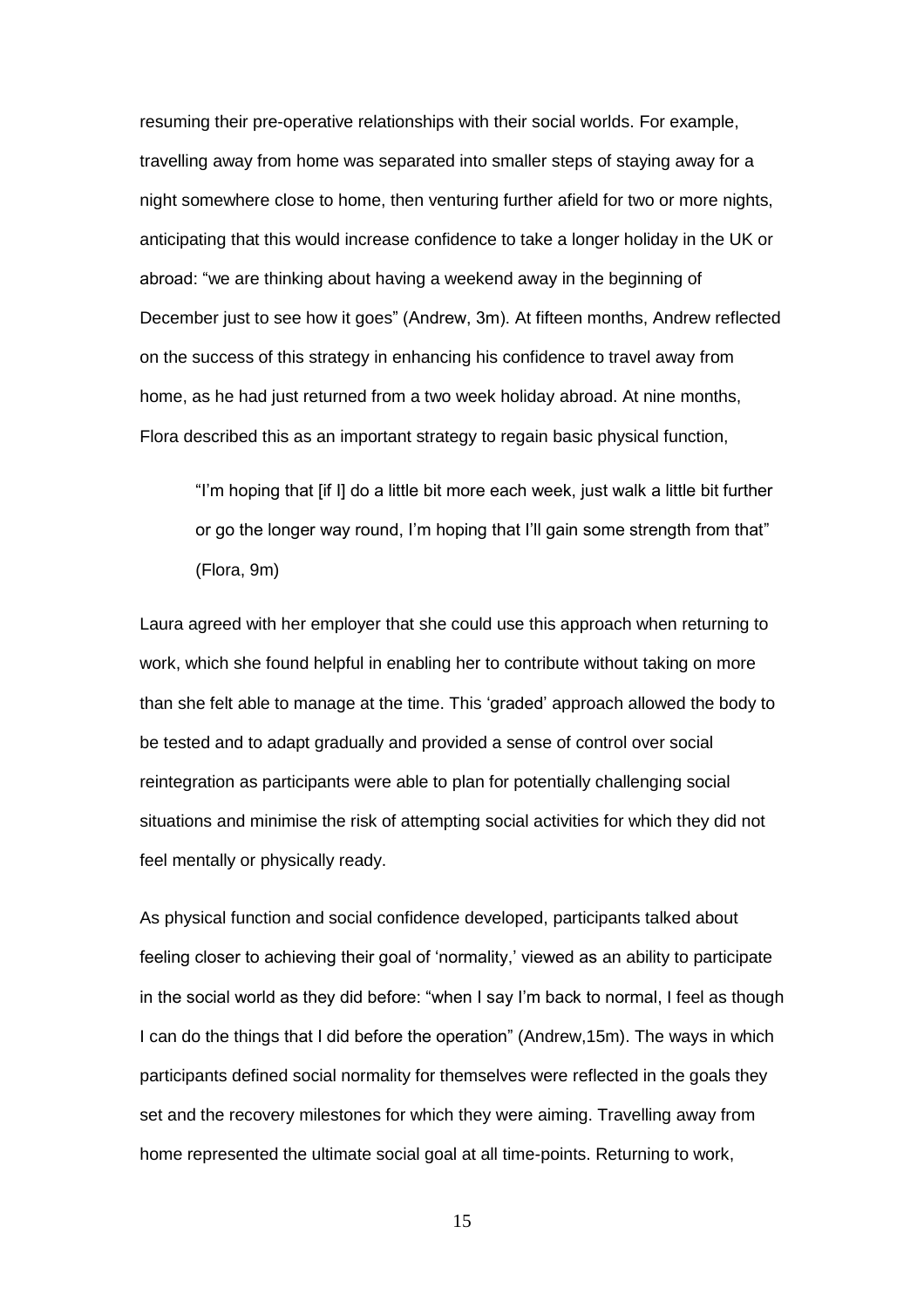another major recovery milestone, included paid employment, unpaid physical labour or voluntary work, indicating that rather than being about employment as such, this goal could have more to do with recovering previously held social roles and identity: "I want to get back to work; I've felt like it for a little while now because I'm fed up with being at home and I miss [my clients]" (Ken, 3m). At nine months, all participants who undertook paid employment prior to their surgery had returned to work.

The importance of social role and identity was illustrated by participants who explored how these important aspects of self had been challenged by their surgery and stoma, and the extent to which they could be re-established in the fifteen months after stoma formation. Bob discussed his role as husband and provider at home, focusing on how difficult he found it to watch his wife undertake domestic tasks that he had previously performed: "I watch her cutting the grass and I think I should be doing that but I know I can't … but I feel guilty that I can't do it" (Bob, 3m). At nine and fifteen months, many described a resumption of activities that signified reengagement with the social roles exercised previously, albeit limited by the reduced physical capacity initiated by their surgery:

"I'm back doing the granny things, which is good, and I can pick up the little one (her grandson) more easily now, which is good. I haven't attempted to carry him very far yet but I can actually pick him up" (Greta, 9m).

Ken and Laura described returning to paid employment as providing a sense of freedom and autonomy. Hazel's first step towards rebuilding her social identity was to work in a hairdresser's shop because,

"it was all old people and I thought, well, they have problems and that made me feel safe and it still makes me feel safe if I'm going to deal with old people or children because I feel I won't mind because they probably have problems like that as well" (Hazel, 15m).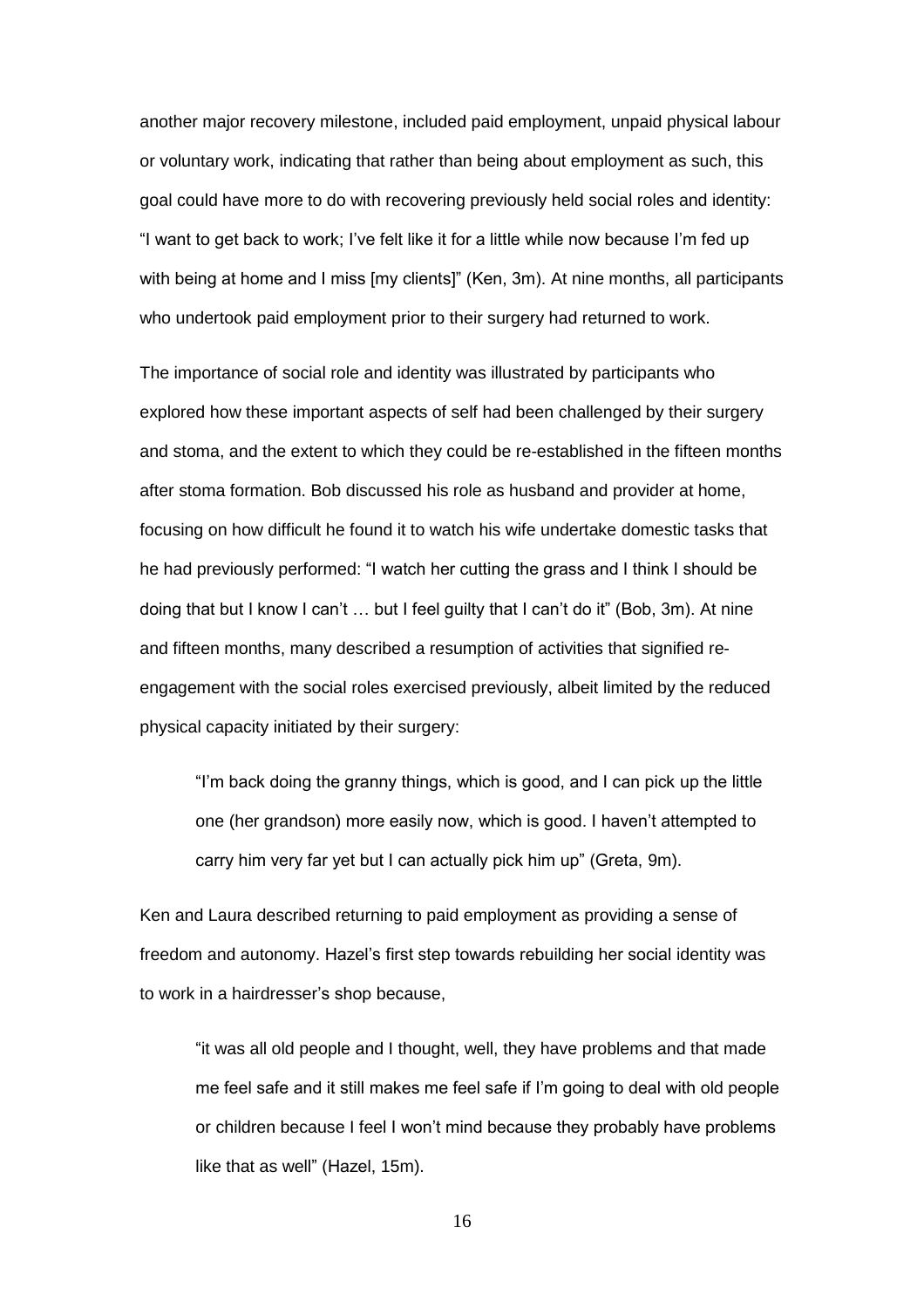Some gender differences were noted in recovery goal-setting. Regaining their ability to continue to be physically active was a fundamental recovery goal for five out of six male participants, underlining its importance to their social identity and sense of self:

"I potter about; I am not one for sitting around watching TV or anything; I get out the back there; I usually have some old engines I was building out in the back garage, rebuilding and doing stuff like that, gardening" (Andrew, 3m)

For female participants, a positive perception of clothed appearance helped to reestablish social and sexual identity. All female participants discussed clothed appearance at each interview, with consciousness of a disruption to clothed bodily appearance following stoma formation seeming to contribute to a deeper disconnection in female participants' sense of embodied self, and in their embodiment within their social worlds.

Although most had achieved self-set goals by fifteen months, no-one had returned to the 'normal' embodied relationship they had experienced between self and social world prior to their surgery. Only through achieving their goals were they able to grasp that this did not necessarily constitute a return to social normality as they had known it pre-operatively. Over fifteen months, many considered themselves to have returned to a 'normal' relationship with their social world in terms of the activities they were able to undertake, even forgetting about their stoma at times during the day when they were occupied in social activity and their stoma remained inactive. However, the importance of heightened awareness in enabling participants to exercise bodily autonomy extended into their relationships with their social worlds. Laura reflected on her changed relationship with her body and her social world as a result of her stoma formation: "I am more in tune with how my body feels because I'm taking more notice of it [than] before" (Laura,15m). At 15 months, participants had developed, or were developing, a new social normality that incorporated their stoma.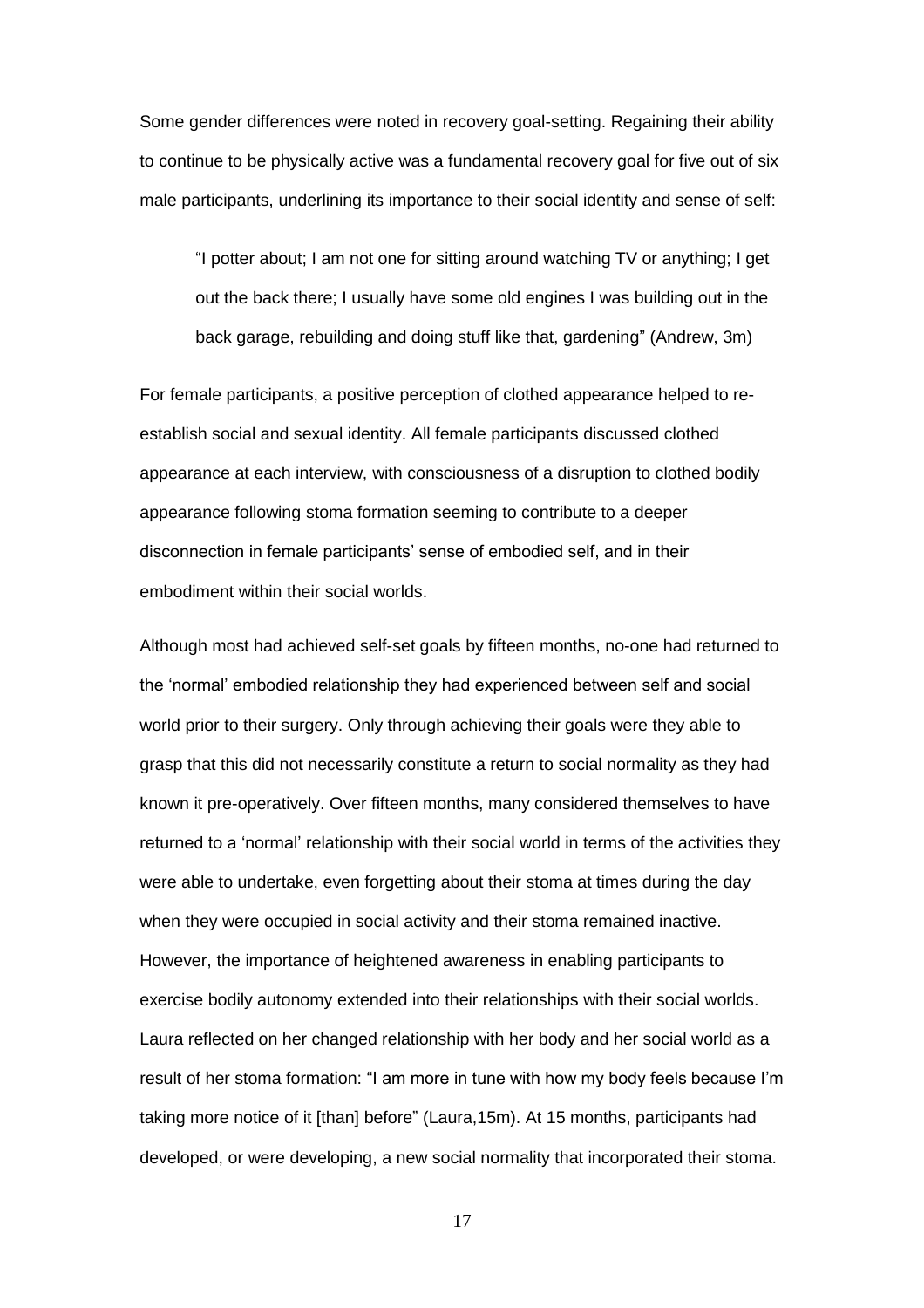#### **Essential Structure**

Stoma-forming surgery changes the way that an individual relates to their social environment and other people. This disruption increases a reflective selfconsciousness, which impedes social confidence and autonomy. Ability to exercise bodily, and therefore social, autonomy relates to the ability to participate physically in the social world, to master stoma function and self-care independently and competently, and to have a range of strategies in place to feel prepared for the stoma to need attention away from home. Self-consciousness and discomfort about involuntary exposure of the stoma demonstrates the importance of being accepted by other people in facilitating self-acceptance and the self-confidence to reconnect with their wider social world. These factors, combined with a strategy of graded exposure, enable many to achieve self-set social goals and to re-establish social identity, in turn engendering greater social freedom and confidence. However, a return to 'normal,' pre-reflective social functioning is challenged by a need for heightened awareness to enable individuals to exercise the bodily autonomy required for full social participation. The time-frame for this process of social reconnection varies widely as each individual increases their ability to exercise bodily, and therefore social, autonomy at different times in their recovery journey.

## **Discussion**

Understanding fully the impact of stoma-forming surgery lies in acknowledging the extent to which this bodily change impacts on an individual's ability to interact with and participate in their social world. In the initial post-operative period in particular, individuals' anxieties regarding bodily mastery (that is, competent stoma care skills, appliance security, predictable and settled stoma function), general physical debilitation and the potentially negative reactions of others, can lead to loss of confidence and heightened self-consciousness [17]. Concerns about voluntary and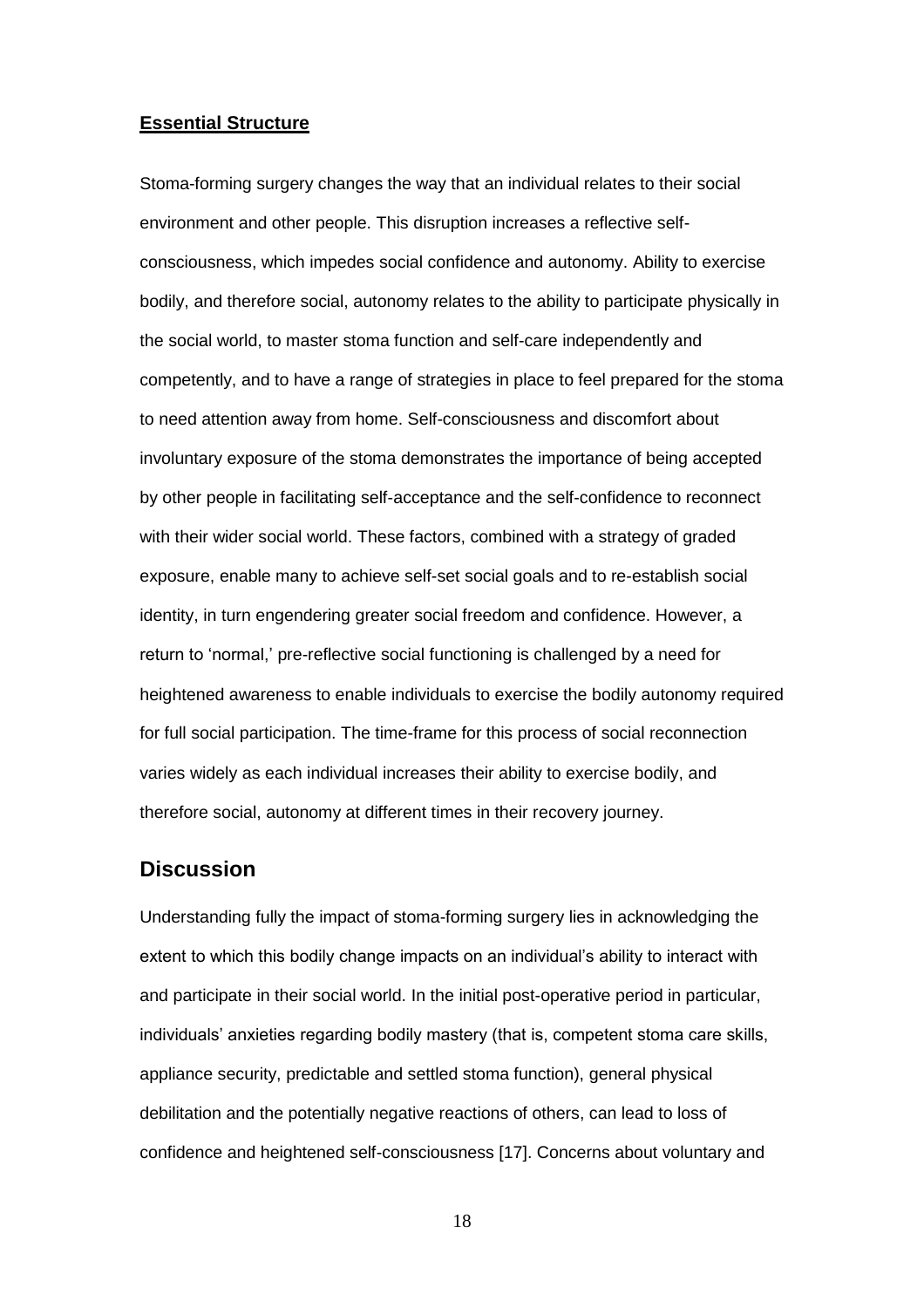involuntary revelation or concealment of the stoma may induce a tendency to avoid certain social situations or withdraw from social activities. Tensions between revelation and concealment of the physical presence of a person's stoma [6, 7, 12, 24, 25], and avoidance or withdrawal from situations in which the stoma might reveal itself [8, 10, 26, 27, 28] are widely identified in prior research. However, there is limited discussion of the direct relationship between mastery of the changed body and social self-confidence as demonstrated in this study. A richer, more nuanced understanding of the social impact of living with a new stoma can facilitate the planning and provision of optimal pre- and post-discharge care and support for individuals.

Merleau-Ponty [5] describes freedom of action as an essential feature of a person's relationship with their social world, dependent on their ability to exercise autonomy and competence. For the person with a stoma this is dependent on awareness and mastery of bodily function. As mastery of the body is a vital first step in attaining a balanced unity of body and self and reconnecting with the social world [17, 28], the biggest threat to these achievements is not changed bodily appearance or sensation, but an inability to master bodily function. For an individual to be unconscious of their stoma would involve a lack of awareness that could lead to involuntary disclosure: a visible bulge beneath their clothing as the appliance fills and ultimately to appliance leakage if it is not emptied or changed. Social participation, therefore, not only requires heightened awareness and confidence to master the changed body in social situations, but a need to plan and to be prepared to undertake stoma self-care should such an event occur.

Fears concerning bodily mastery and social self-confidence can be successfully managed by using a graded exposure approach, in which social situations are approached in a measured way to minimise the risk of physical or emotional exposure. Success in this approach instills further confidence to be more socially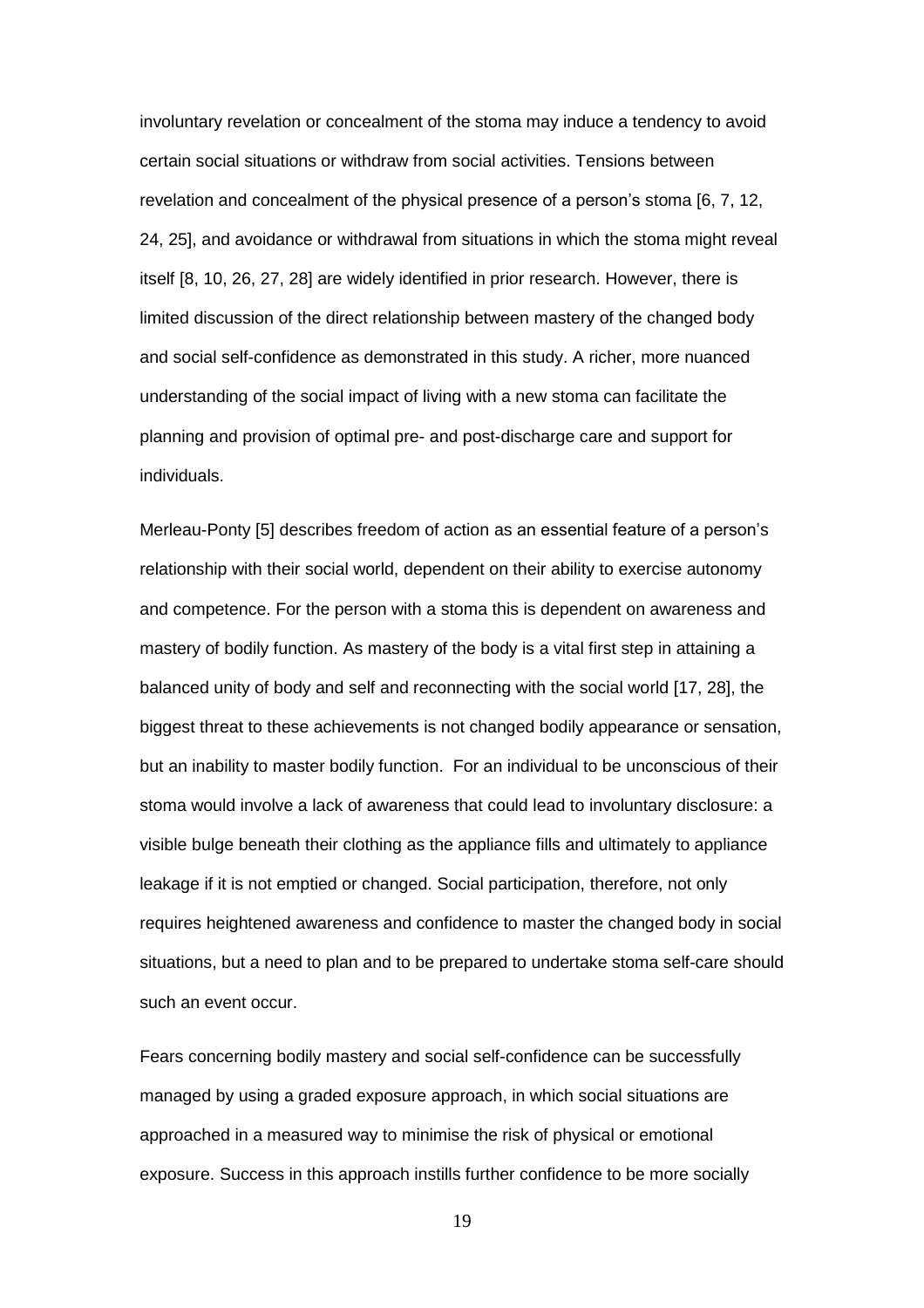adventurous, but even at fifteen months social goals such as travelling abroad or swimming, in which the impact of stoma revelation would be most acutely felt, may not have been attempted. Although recommended as an approach to social reintegration in White's book 'Living with a Stoma' [29], this gradual, considered movement from social withdrawal and avoidance to social participation, with a resultant increase in social confidence, is only described by Taylor et al [30], who focuses on general physical recovery and not adjustment to a new stoma. The longitudinal nature of this study demonstrates how failure to achieve bodily mastery can hamper individuals' reconnection with their social worlds in the longer-term, illustrated by experiences of feeling imprisoned at home by the need to be near a bathroom, or seeing home as a safe haven. McVey et al [13] and Rozmovits and Ziebland [10] identify individuals' recovery from stoma-forming surgery for colorectal cancer as directly related to the extent to which they are able to attain personal control over stoma function and management. For those requiring a stoma for diverticular disease or inflammatory bowel disease, it is clearly a similar experience.

A disrupted social world is further illustrated by changes to interpersonal relationships. Other people's acceptance and support are significant facilitators in the process of reconnecting with the social world, helping to re-establish social identity and accept changes to the embodied self, in turn leading to greater social freedom and confidence. Supporting existing research findings, this study also highlights that lack of support and acceptance by others, including healthcare professionals, can detrimentally affect experiences of accepting self with a stoma and social reintegration [8, 12, 13, 26] and that relationships with other people with a stoma can provide a sense of shared experience and a source of information and advice independent of healthcare professionals [8, 13, 26, 28].

Intimate relationships are profoundly influenced by having a stoma, not just in terms of physical sexual activity but regarding perceptions of sexual self, roles within a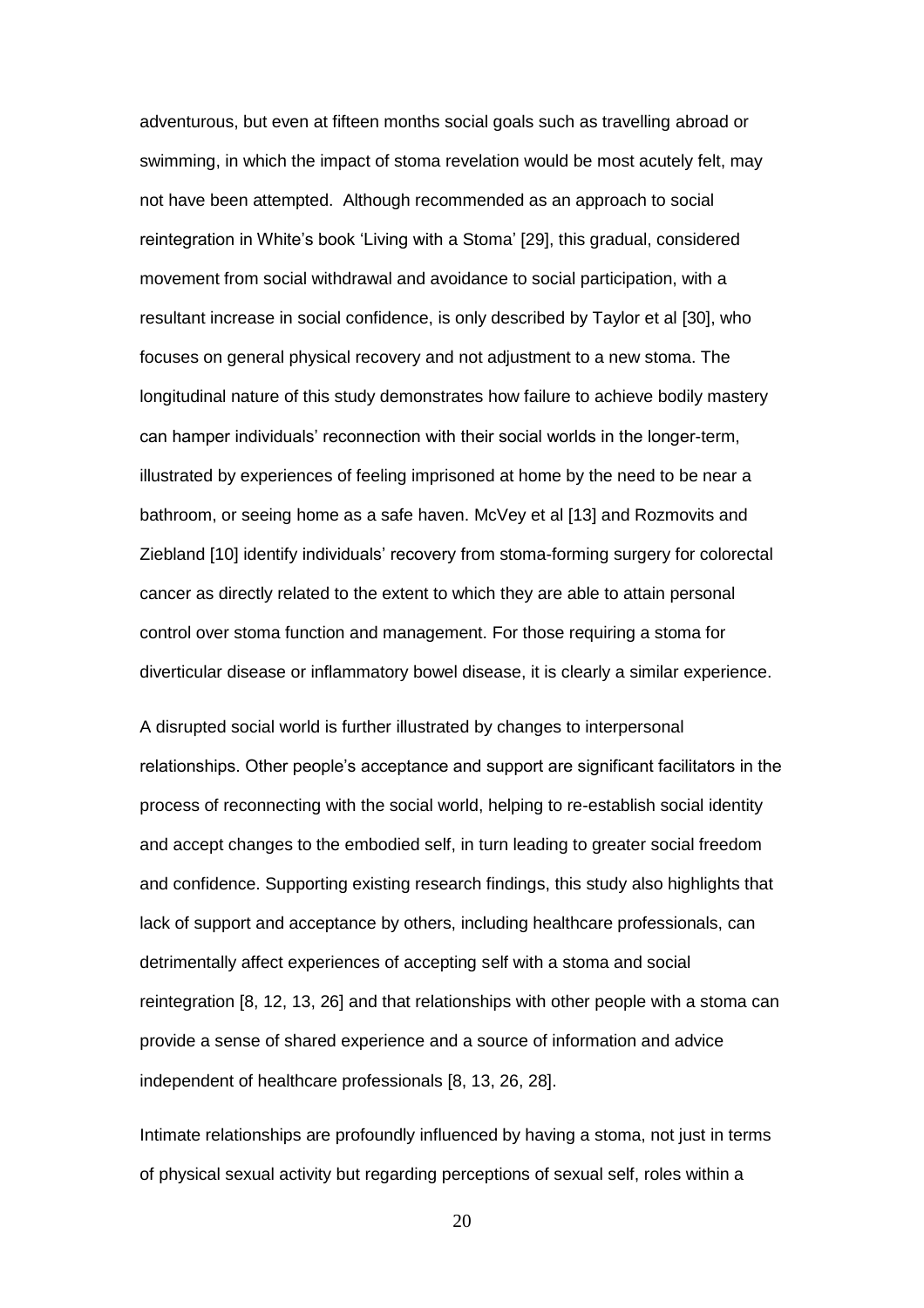relationship, and spousal support. Intimate relationships which are responsive to the changing needs of individuals with a stoma over time are more likely to encourage adaptation and self-acceptance, endorsing previous research findings that a supportive sexual partner can facilitate adaptation and acceptance in the person with a stoma, and that a sexual partner who is unable to accept the bodily changes that a new stoma brings can damage self-acceptance [8, 10, 24].

Social identity, which provides a mechanism through which people participate in their social world, is challenged by stoma formation. Bodily mastery and adaptation to the changed body are fundamental to re-establishing social identities and roles. Strong influencing factors on social identity include the ability to undertake physical tasks in men and clothed appearance in women. There appears to be a deeper link between social identity and an inner sense of self (as opposed to self-image as a perceived view of how others see self) than is currently recognised [10, 31], drawing further attention to the difficulties individuals with a new stoma may face in maintaining social identities and roles.

Time is central in determining adjustment to and acceptance of self with a new stoma. One year has been proposed as a turning point in this process [32, 33], but it is clear that the success of integrating a new stoma into a redefined sense of embodied self can be a highly individual process that extends for many individuals beyond fifteen months and is dependent on a complex interplay of influencing factors. Throughout the experience of living with a new stoma is the expectation that time will bring renewed bodily strength and functioning, familiarity with new circumstances and confidence to face the world again with a stoma. Many feel uncertain about how and when this might happen, knowing they are making progress, but unsure as to exactly what their ultimate recovery goal should be and when they can expect to achieve it. Uncertainty about or anticipation of the future is identified by McVey et al [13], Persson and Hellstrom [9] and Beaver et al [34], but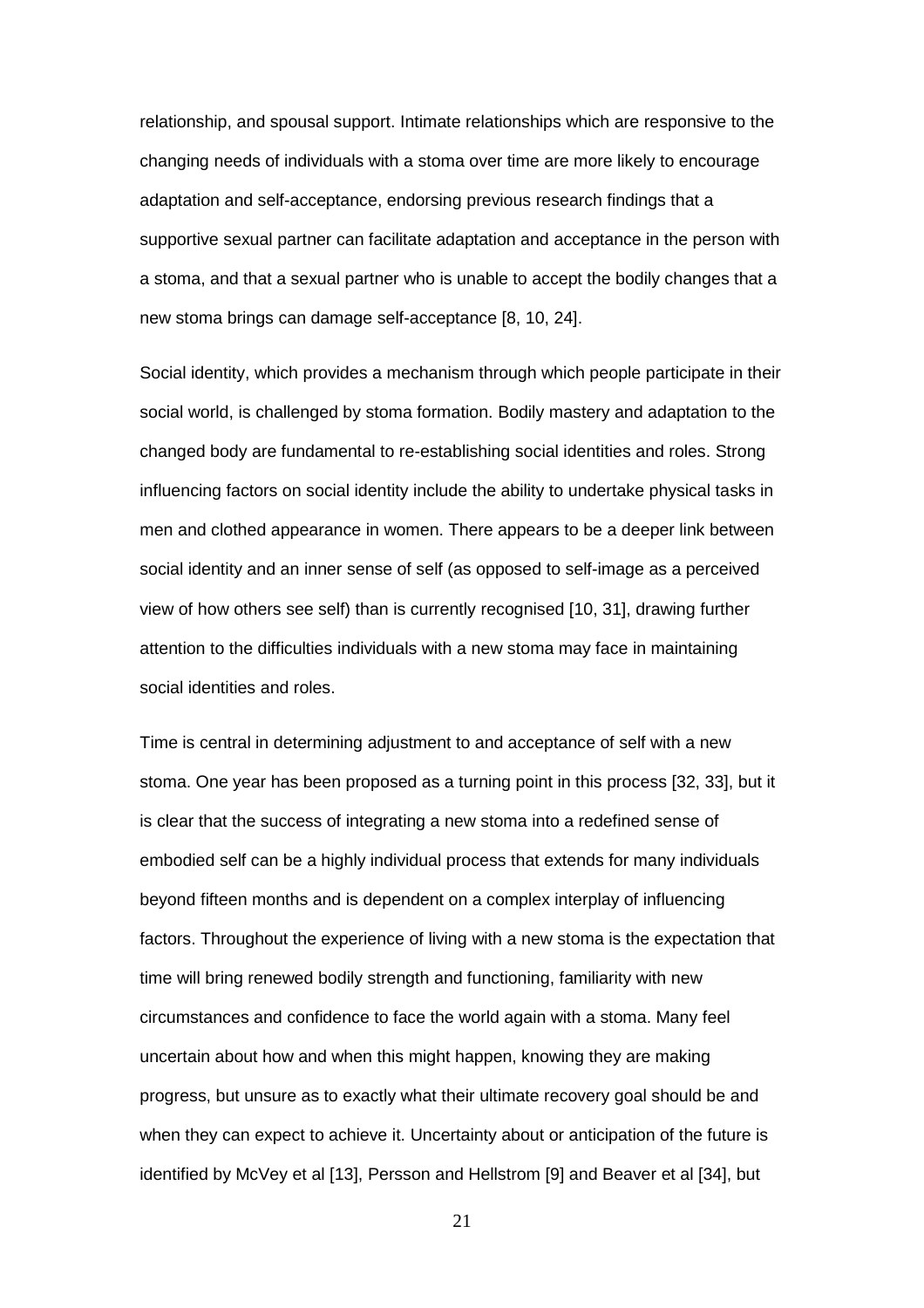they do not focus on the temporal dimension of an unknown future versus a familiar but no longer attainable past. Taylor et al [30] identify a disruption to the familiar body and recovery goals focused on achieving bodily potential in the future but do not explore this in the context of time or social participation and do not separate the experiences of participants with a stoma from the other participants in their study. The importance of time, in addition to its role as a facilitator of adaptation, is demonstrated in the current study in the subtle changes in individuals' perceptions of their experience of living with a new stoma, captured in a pendular movement between looking backwards to life as it was and forwards to an unknown life ahead. Kelly [30] alludes to the importance of time, suggesting that despite the profound nature of the experience of living with a new ileostomy, time allows people gradually to develop a more balanced unity between body and self and between embodied self and world. The existential phenomenological methodology and longitudinal design of this study allow time to be explicitly identified as playing a fundamental role in the experience of living with a new stoma.

## **Strengths and limitations**

This research develops understanding of the experience of social rehabilitation following stoma-forming surgery. Further research might include people with wider diagnoses than those included in this study or a more focused exploration of the experience of unplanned stoma-forming surgery. A longer time frame for data collection could have permitted deeper exploration of social rehabilitation following stoma formation.

A range of strategies were used to address the potential impact of the researcher's position on the research process. As a clinician with prior experience of stoma care, the researcher (GT) was interviewed about her own experience of caring for individuals with a stoma to enable identification and awareness of pre-judgements.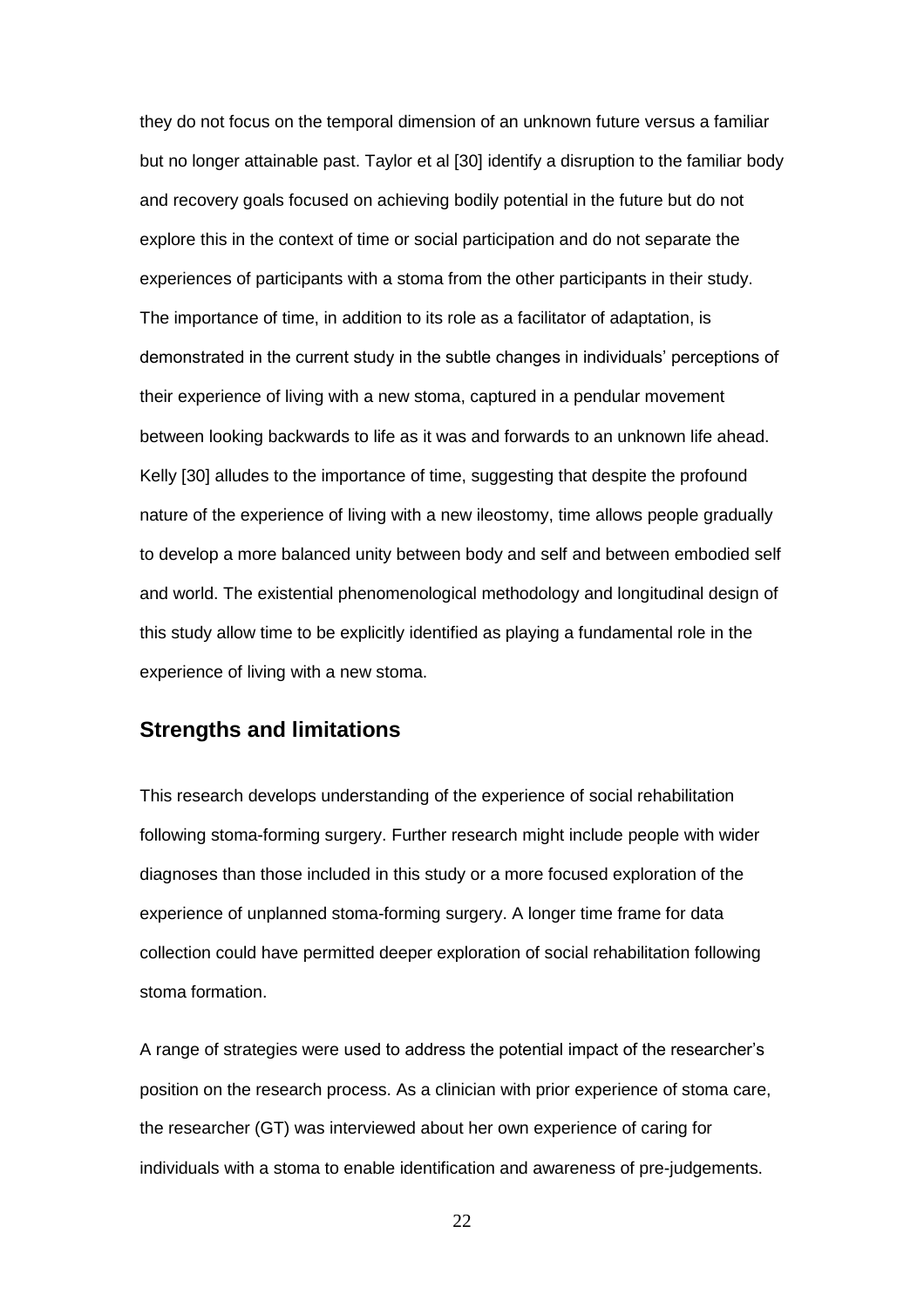An unstructured interview method minimised opportunity for the researcher to direct the interview content. A reflective and reflexive stance was achieved by use of a methodological log, in which design and interpretation decisions were documented and explained, and a researcher diary to work through personal insights and experiences within the research process.

Triangulation was achieved through investigator collaboration in the process of analysis, in which the interpretation of emerging themes were explored and agreed between the authors, and theoretically in drawing from the philosophical and methodological perspectives of Merleau-Ponty [5], van Manen [18] and Heidegger [36].

Purposeful inclusion of participants who may have their stoma reversed between nine and fifteen months enabled exploration of an alternative trajectory within the phenomenon, while ensuring that they had experienced living with a stoma beyond the initial postoperative period.

# **Conclusion**

Stoma-forming surgery changes the way an individual relates to their social environment and connects with others, creating self-consciousness and impeding social confidence and autonomy. Clinicians can provide responsive and appropriate support to facilitate social rehabilitation by recognising bodily mastery as an essential first step in promoting social adaptation and considering time, body, environment and relationships in a holistic framework for patient assessment and care.

## **Acknowledgements**

Many thanks to all those who took part in this study and to Dr Barbara Richardson.

# **Declaration of Interest**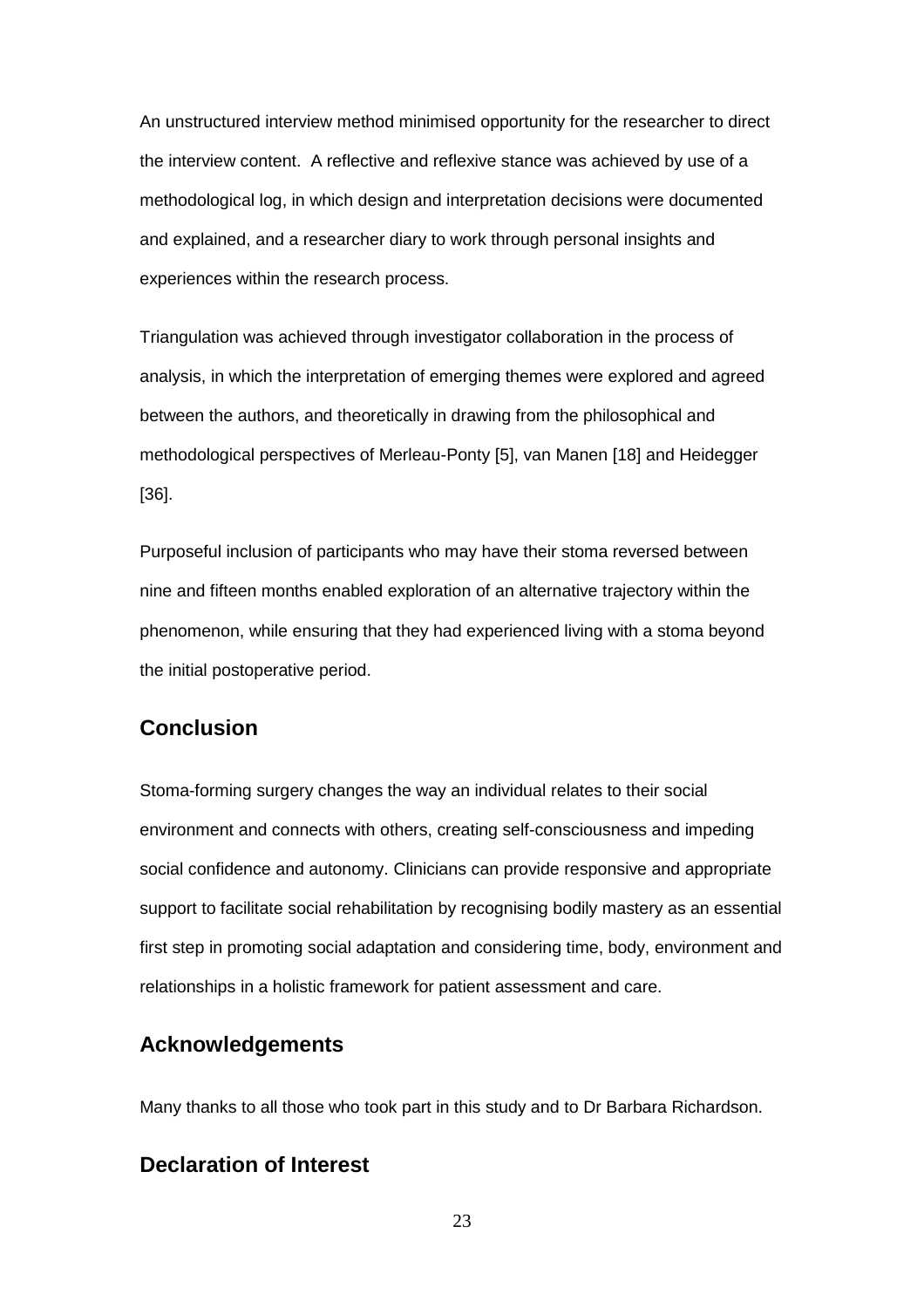There are no declarations of interest. A University of East Anglia PhD studentship and an award from the League of St Bartholomew's Nurses funded this study.

# **References**

1. Elcoat C & Frost S. Background to the High Impact Actions for Stoma Care. In Coloplast Ltd High Impact Actions for Stoma Care*.* Peterborough: Coloplast Ltd; 2010.

2. Burch J. Exploring the conditions leading to stoma-forming surgery. British Journal of Nursing 2005;14(2):94, 96-8.

3. Thorpe G, McArthur M, Richardson B. Bodily change following faecal stoma formation: qualitative interpretive synthesis. Journal of Advanced Nursing 2009;65(9):1778-1789

4. Thorpe G, Arthur A, McArthur M. Adjusting to bodily change following stoma formation: a phenomenological study. Disability & Rehabilitation 2016; 38(18):1791- 1802

5. Merleau-Ponty M. Phenomenology of Perception. London: Routledge; 1945, trans. C Smith 2002.

6. Kelly M. Self, identity and radical surgery. Sociology of Health & Illness 1992;14(3):390-415.

7. Annells M. The experience of flatus incontinence from a bowel ostomy: a hermeneutic phenomenology. Journal of Wound, Ostomy and Continence Nursing 2006;33(5):518-524.

8. Kelly M. Coping with an ileostomy. Social Science and Medicine 1991;33(2):115- 125.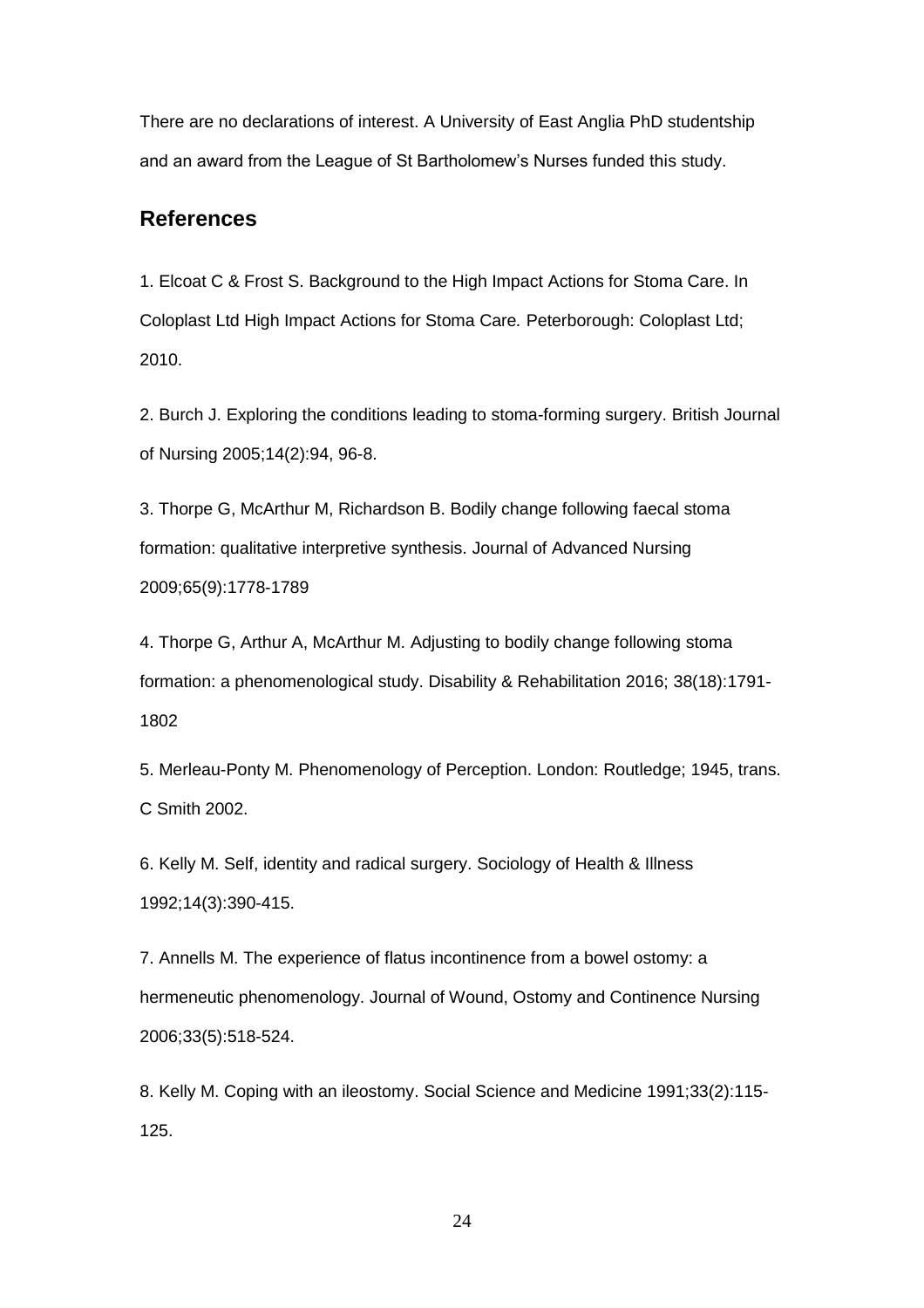9. Persson E, Hellström A-L. Experiences of Swedish men and women 6 to 12 weeks after ostomy surgery. Journal of Wound, Ostomy and Continence Nursing 2002;29(2):103-108.

10. Rozmovits L, Ziebland S. Expressions of loss of adulthood in the narratives of people with colorectal cancer. Qualitative Health Research 2004;14(2):187-203.

11. Savard J, Woodgate R. Young people's experience of living with ulcerative colitis and an ostomy. Gastroenterology Nursing *2009;*32(1):33-41.

12. Manderson L. Boundary Breaches: the body, sex and sexuality after stoma surgery. Social Science & Medicine 2005;61:405-415.

13. McVey J, Madhill A, Fielding D. The relevance of lowered personal control for patients who have stoma surgery to treat cancer. The British Journal of Clinical Psychology 2001;40, 337-360.

14. Honkala S, Bertero. Living with an ostomy: Women's long term experiences. Nordic Journal of Nursing Research & Clinical Studies 2009; 92(29):19-22

15. Umpierrez AHF. Living with an ostomy: perceptions and expectations from a social phenomenological perspective. Text & Context Nursing 2013; 22(3): 687-694

16. Danielsen AK, Soerensen EE, Burcharth K, Rosenberg J. Impact of a temporary stoma on patients' everyday lives: feelings of uncertainty while waiting for closure of the stoma. Journal of Clinical Nursing 2013; 22:1343-1352

17. Thorpe G, McArthur M, Richardson B. Healthcare experiences of patients following faecal output stoma-forming surgery: a qualitative exploration*.* International Journal of Nursing Studies 2014;51: 379-389

18. van Manen M. Researching lived experience: human science for an action sensitive pedagogy. Albany: State University of New York Press; 1990.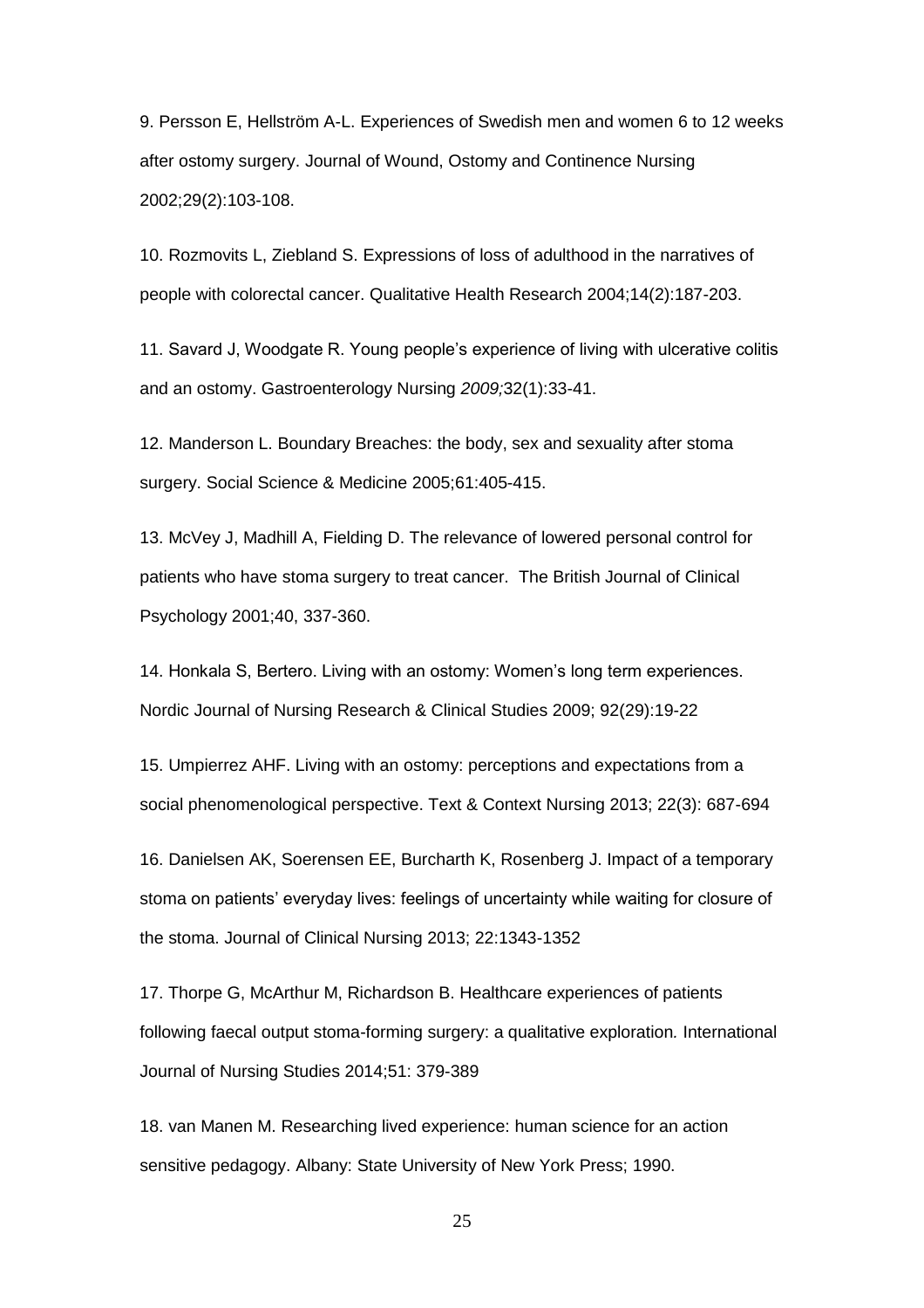19. Gallagher S. Phenomenology. Basingstoke: Palgrave Macmillan; 2012 20. Patton MQ. Qualitative research and evaluation methods. 3<sup>rd</sup> ed. Thousand Oaks: Sage Publications; 2002.

21. Hesse-Biber SN, Leavy P. The practice of qualitative research. Thousand Oaks: Sage Publications; 2006.

22. Colaizzi PF. Psychological research as the phenomenologist views it. In: Valle RS, King M, editors. Existential-phenomenological alternatives for psychology. New York: Oxford University Press; 1978.

23. Smith JA, Osborn M. Interpretive Phenomenological Analysis. In: Smith JA, editor. Qualitative psychology: a practical guide to research methods*.* 2<sup>nd</sup> ed. London: Sage Publications; 2008.

24. Sutherland AM, Orbach CE, Dyk RB, Bard M. The psychological impact of cancer and cancer surgery: I. Adaptation to a dry colostomy; preliminary report and summary of findings. Cancer 1952;5(5):857-872.

25. Andersson G, Engström Å, Söderberg S. A chance to live: women's experiences of living with a colostomy after rectal cancer surgery. International Journal of Nursing Practice 2010;16:603-608.

26. Sinclair LG. Young adults with permanent ileostomies: experiences during the first four years after surgery. Journal of Wound, Ostomy and Continence Nursing 2009;36(3):306-316.

27. Notter J, Chalmer F. Living with a colostomy: a pilot study. Gastrointestinal Nursing 2012;10(6):16-24

28. Kenderian S, Stephens EK, Jatoi A. Ostomies in rectal cancer patients: what is their psychosocial impact? European Journal of Cancer Care 2014;23:328-332